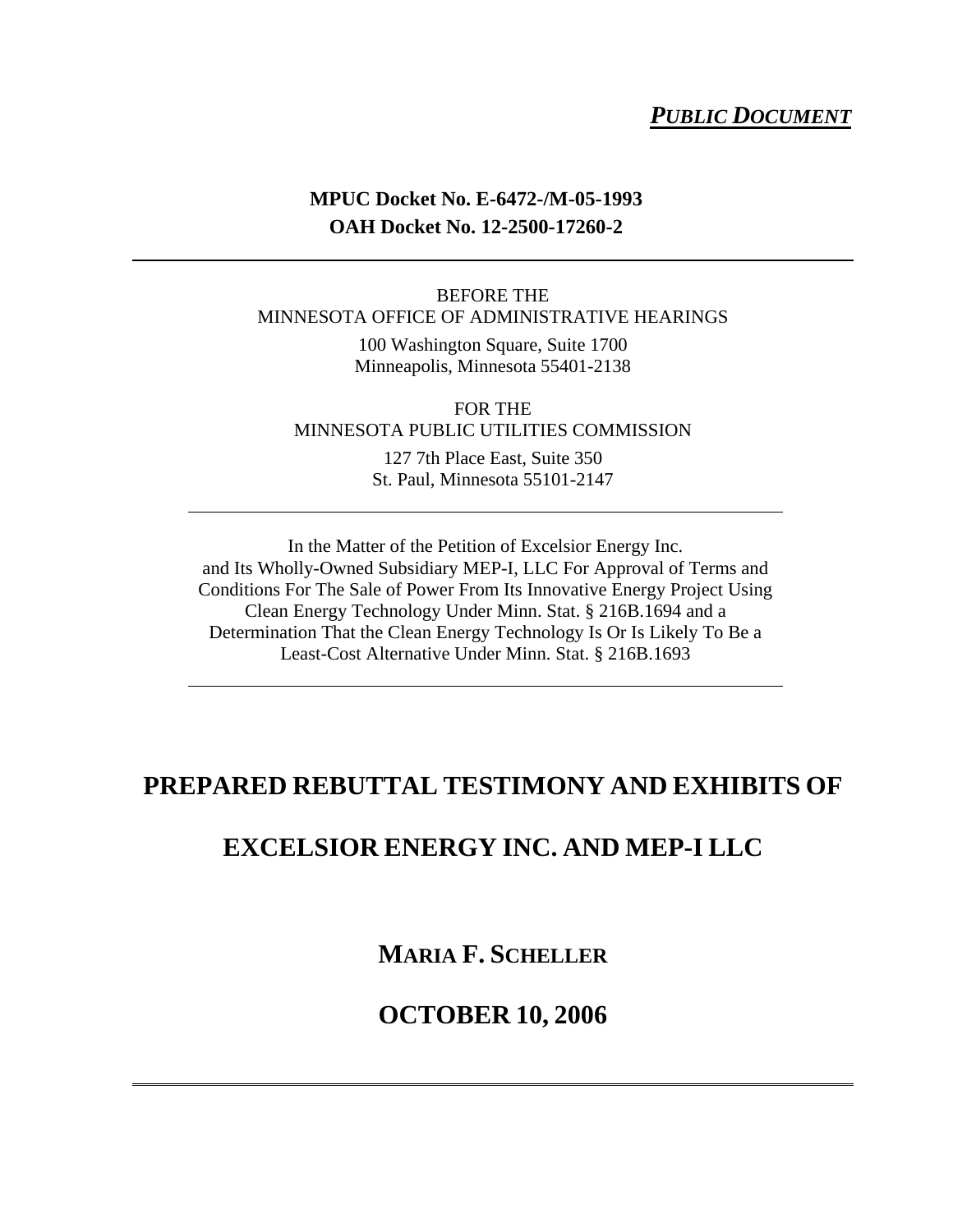### **DIRECT TESTIMONY OF MARIA F. SCHELLER**

### **TABLE OF CONTENTS**

## **SECTION PAGE**

| I. QUALIFICATIONS AND SUMMARY OF RECOMMENDATIONS 1                  |
|---------------------------------------------------------------------|
|                                                                     |
| III. ICF'S CALIBRATION TO NSP'S STRATEGIST MODEL  4                 |
|                                                                     |
| V. ICF MODELING ANALYSIS OF EXCELSIOR REFERENCE CASE SCENARIO<br>16 |
|                                                                     |
| VII. NATURAL GAS PRICE RISK SHOULD BE CONSIDERED IN A               |
|                                                                     |
| <b>EXHIBITS</b>                                                     |
| <b>EXHIBIT 1 RESUME</b>                                             |

| <b>EXHIBIT 2</b> | <b>SUMMARY OF ASSUMPTIONS</b> |
|------------------|-------------------------------|

- **EXHIBIT 3 DESCRIPTION OF ALTERNATE CASES**
- **EXHIBIT 4 RESULTS OF ALTERNATE CASES**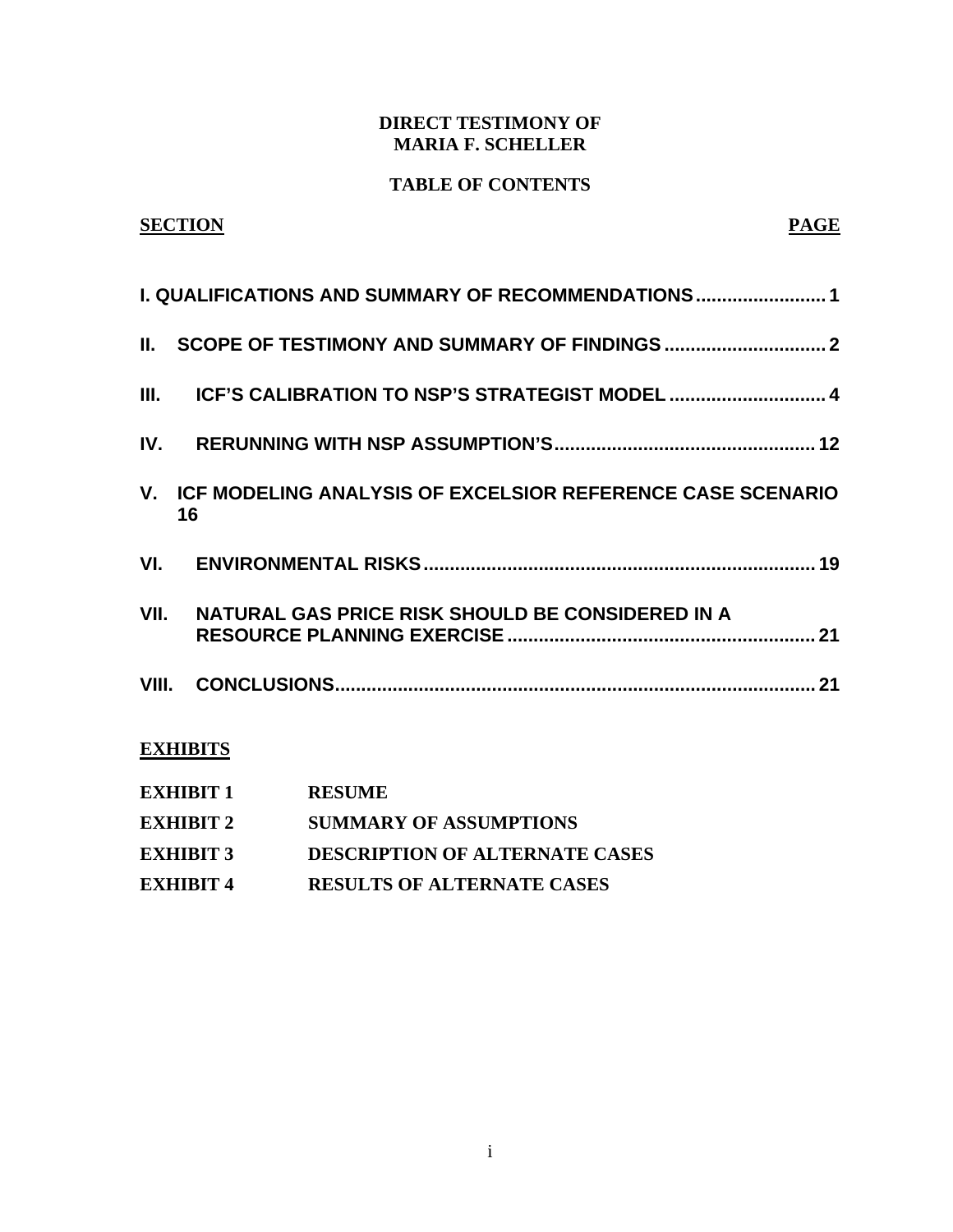| $\mathbf{1}$   |              | <b>EXCELSIOR ENERGY, INC.</b>                                                      |
|----------------|--------------|------------------------------------------------------------------------------------|
| $\overline{2}$ |              | BEFORE THE MINNESOTA PUBLIC UTILITIES COMMISSION                                   |
| 3              |              | PREPARED REBUTTAL TESTIMONY OF                                                     |
| $\overline{4}$ |              | <b>MARIA F. SCHELLER</b>                                                           |
| 5              |              | <b>INTRODUCTION AND SUMMARY OF RECOMMENDATIONS</b><br>I.                           |
| 6              | Q            | Please state your name and business address?                                       |
| $\tau$         | $\mathbf{A}$ | My name is Maria F. Scheller and I am employed by ICF International                |
| 8              |              | ("ICF"). My business address is 9300 Lee Highway, Fairfax, VA 22031.               |
| 9              | Q            | Please describe your background as it relates to this proceeding.                  |
| 10             | $\mathbf{A}$ | I am currently a Vice President in the Energy and Resources practice area          |
| 11             |              | of ICF and I am head of the Modeling practice area in this practice. Over the past |
| 12             |              | 13 years while at ICF I have had extensive experience in assessing generation and  |
| 13             |              | wholesale power markets issues. This work addresses both regulatory and            |
| 14             |              | commercial issues. In addition, I have had extensive experience developing         |
| 15             |              | models and analyzing modeling techniques and approaches, particularly in the       |
| 16             |              | area of price forecasting and resource planning. My resume is attached as Exhibit  |
| 17             |              | MFS-1 to this testimony.                                                           |
| 18             | Q            | How does this experience relate to this proceeding?                                |
| 19             | $\mathbf{A}$ | The consideration of all elements of integrated resource planning is               |
| 20             |              | essential to this proceeding, including the understanding of optimization          |
| 21             |              | approaches and the relationship of input assumptions to modeling results. I have   |
| 22             |              | developed or been involved in the development of numerous least cost planning      |
| 23             |              | modeling tools including ICF's Integrated Planning Model™ (IPM®) and further       |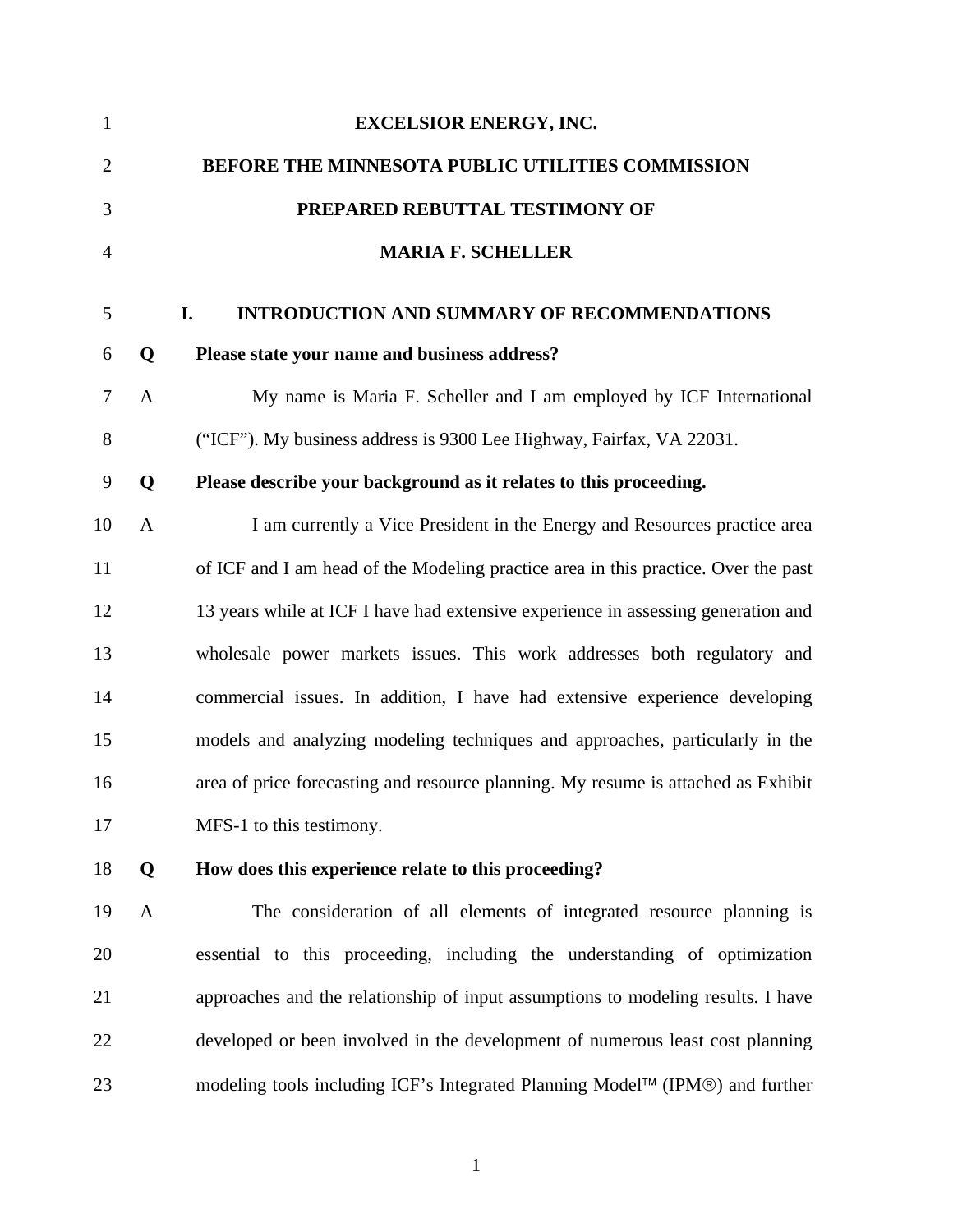1 have utilized these tools for analysis for both private and public sector clients. 2 Hence, my expertise born by experience is precisely focused on this particular 3 area of inquiry.

#### 4 **II. SCOPE OF TESTIMONY AND SUMMARY OF FINDINGS**

### 5 **Q On whose behalf is your testimony submitted?**

6 A My testimony is submitted on behalf of MEP-I LLC and Excelsior Energy 7 Inc. (collectively "Excelsior"), the developers of the Mesaba Energy Project 8 ("Mesaba" or the "Project").

### 9 **Q What is the scope of your testimony?**

10 A The scope of my testimony falls into two areas, both rebutting testimony 11 of NSP witnesses. The first is attempting to provide Excelsior a modeling 12 framework comparable to that used by Northern States Power Company ("NSP") 13 d/b/a Xcel Energy even though neither Excelsior nor ICF was provided access 14 either to the Strategist model generally or to the NSP version of the model. This 15 was done by calibrating the ICF IPM® modeling software to the Strategist 16 analysis of NSP. This is important because NSP relies on forecasts of the Present 17 Value of its Revenue Requirement (PVRR) for the NSP system from the 18 Strategist model in assessing the Mesaba PPA. The second was to use the IPM® 19 run model to conduct analyses using alternative input assumptions as directed by 20 Andrew Weissman of FTI.

21 **Q What have you done to prepare your testimony?** 

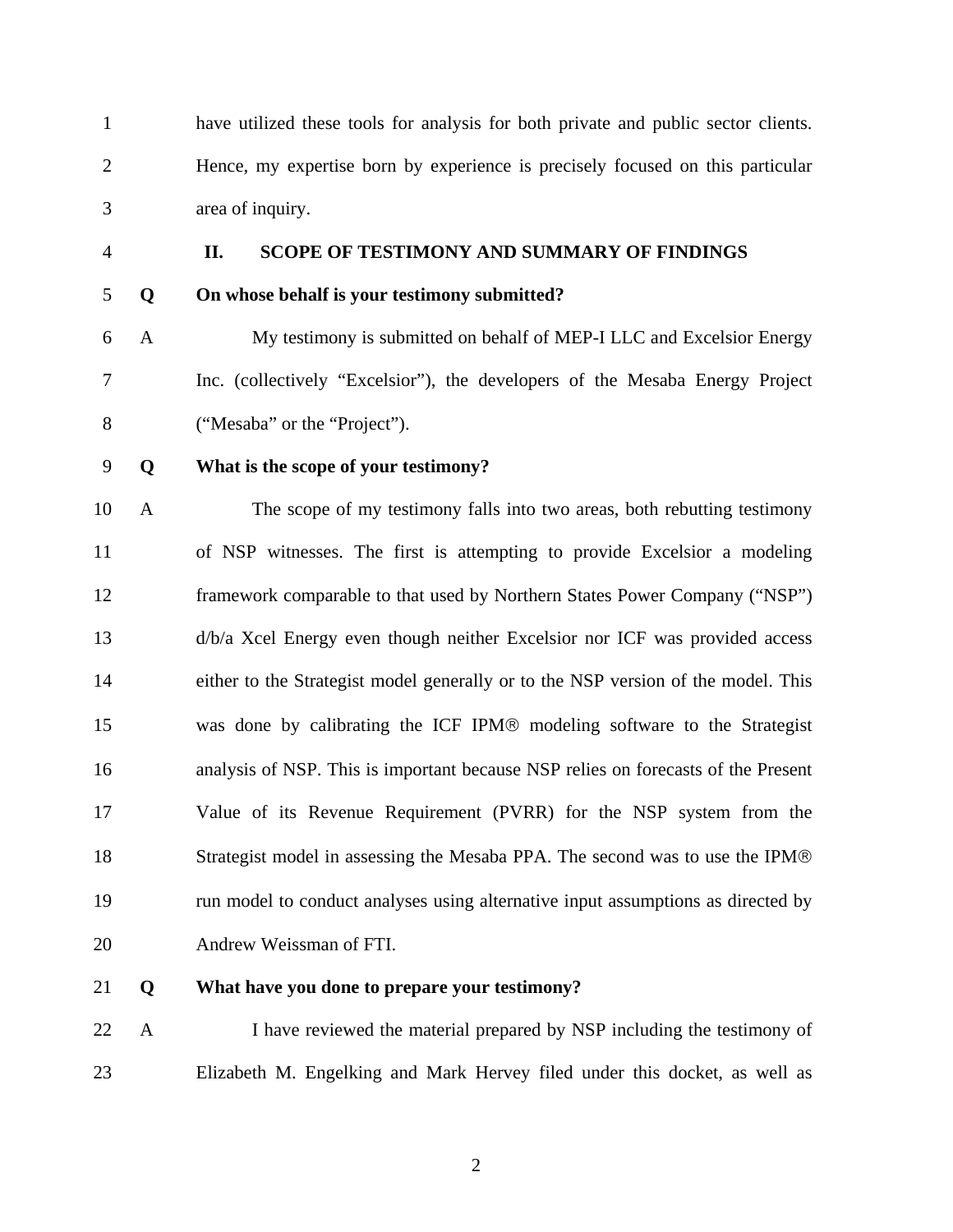1 several sets of input and output data for the Strategist model which was provided 2 by NSP as responses to IR Nos. 4, 5 and 10, received input assumptions from 3 Andrew Weissman of FTI Energy and Excelsior, and conducted modeling 4 analyses of my own using ICF's IPM® software.

#### 5 **Q Please summarize your findings.**

6 A ICF was able to calibrate the IPM® model sufficiently to provide a 7 modeling framework for FTI to use to do an independent analysis of the resource 8 planning efforts of NSP, compensating in part for the inability to use the Strategist 9 model.

10 In the effort to understand NSP's model and calibrate to it, I 11 identified several instances where the NSP model had not achieved proper 12 optimization, and that, even under the single case presented by NSP, with 13 all of NSP's assumptions remaining unchanged, the difference between the 14 PVRR of NSP with and without the Mesaba PPA is not \$1.6 billion, but 15 rather it is a difference of \$0.9 billion.

16 Once calibrated using NSP's assumptions I then analyzed a new reference 17 scenario and a number of scenarios using FTI's recommended assumptions.

18 I found that when incorporating changes to only three key inputs, gas 19 prices, capital costs, and load growth, the difference between the PVRR of NSP 20 with and without the Mesaba PPA is \$0.1 billion. I also found that the Mesaba 21 PPA is actually preferred and offers lower PVRR versus the non-Mesaba case 22 when another scenario with higher natural gas prices is evaluated. The purpose of 23 this effort was to rebut the notion that the Mesaba PPA adds net costs to the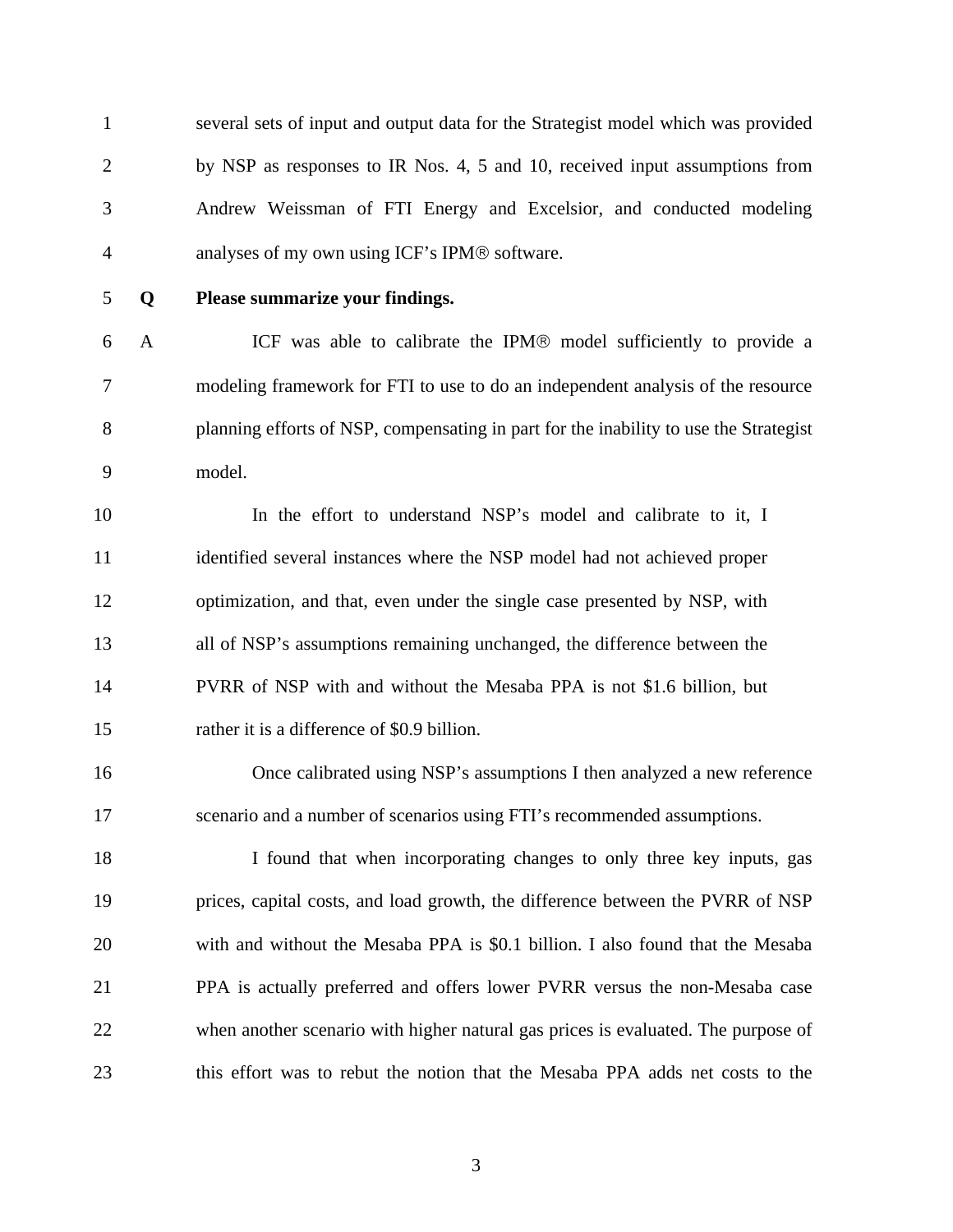1 system, and no effort was undertaken to scrutinize each assumption employed by 2 NSP and model a comprehensive suggested alternative case that would reflect the 3 net benefits of the Mesaba PPA to the NSP system.

### 4 **Q How is your testimony organized?**

5 A Section I presents my qualifications. Section II describes the scope of my 6 testimony and summarizes my findings. Section III describes ICF's calibration of 7 its IPM® model to the Strategist model used by NSP including a review of the 8 assumptions. Section IV presents the results of IPM® modeling using NSP 9 assumptions but correcting for apparent bias against the Mesaba PPA option. 10 Section VI presents the results of IPM® modeling using alternate assumptions 11 under several sensitivity cases.

#### 12 **III. ICF'S CALIBRATION TO NSP'S STRATEGIST MODEL**

# 13 **Q Please describe the NSP IRP expansion plan development process as you**  14 **understand it.**

15 A NSP utilizes a least cost system expansion planning modeling tool called 16 "Strategist" to establish system expansion plans. Strategist is a third-party 17 software product used by utilities throughout the country. It is dependent, as is our 18 own IPM® tool, on a user to provide specific assumptions and to analyze and 19 confirm the validity of output forecasts. NSP inputs assumptions into the 20 Strategist software, and then utilizes Strategist to produce system expansion plans. 21 Strategist calculates a present value for each and produces a plan with the lowest 22 present value for each set of assumptions, with a goal of formulating a least cost 23 approach to meeting the expanding electricity demands on the NSP system.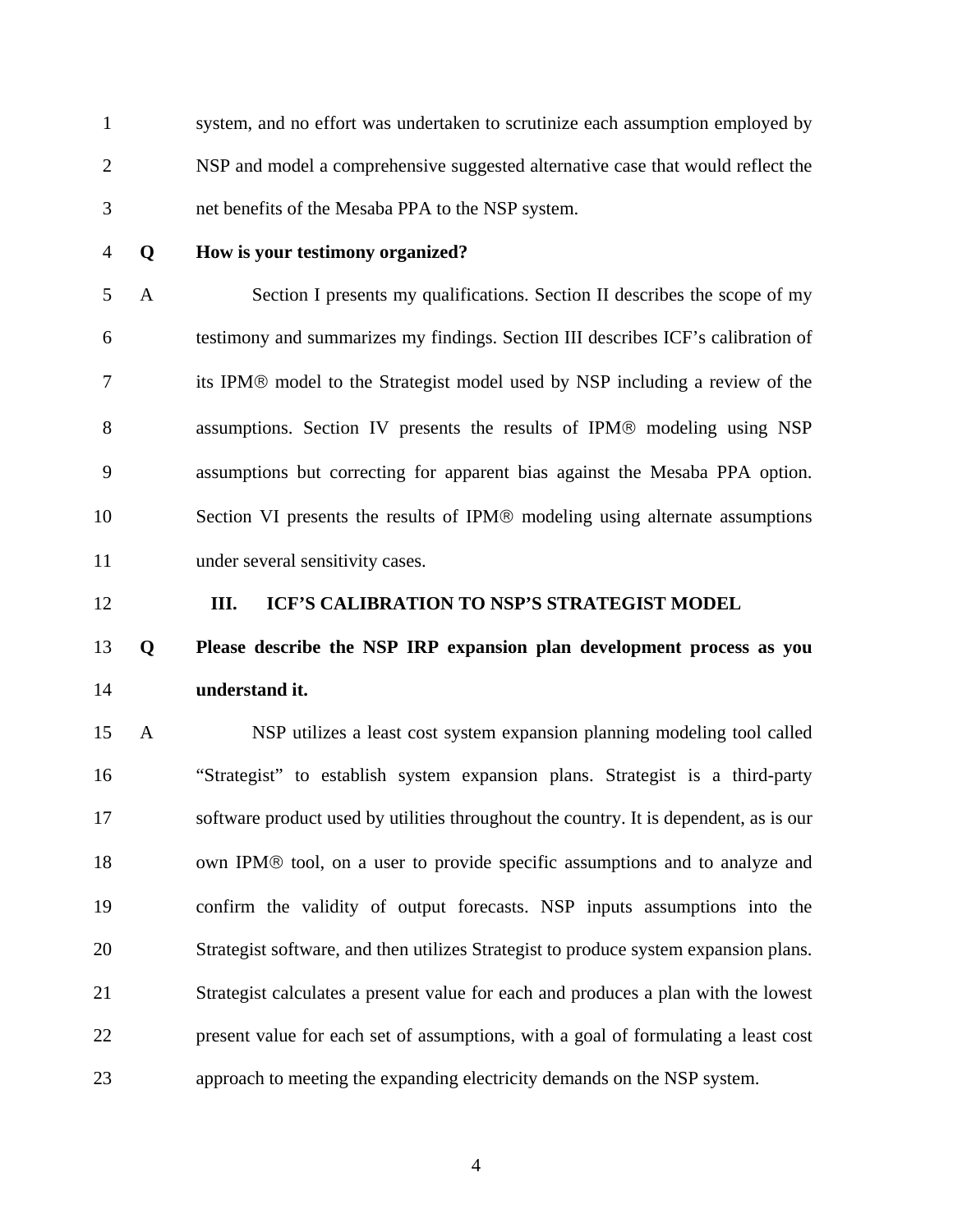# 1 **Q Did you have access to the Strategist Model or the version of the model**  2 **created by NSP?**

3 A No. As a result, I used ICF's own modeling system, IPM® and calibrated 4 it to the NSP assumptions. IPM® is a widely used and accepted model. For 5 example it is used by the US Environmental Protection Agency for assessing 6 future conditions in the electric power sector, and is widely used by utilities and 7 other private sector companies both domestically and internationally.

#### 8 **Q Have you reviewed the assumptions used by NSP in Strategist?**

9 A Yes, I viewed those that where made available. NSP provided inputs and 10 outputs for several Strategist cases. The input and output files NSP provided for 11 the Strategist cases redacted natural gas prices on the grounds that they are trade 12 secrets. I focused on the cases that NSP described as their Resource Plan Case and 13 their Mesaba 1 PPA Case. Most of the other cases provided analyzed different 14 variations on the Mesaba 1 PPA Case with different capital cost assumptions for 15 the Mesaba facility in each; no alterative cases were provided by NSP utilizing 16 any sensitivities to (1) capital costs for all new plant construction available, (2) 17 fuel costs, (3) load growth, (4) carbon policy changes, or (5) some combination of 18 the above alternatives.

#### 19 **Q Are these cases consistent with the current NSP IRP plan?**

20 A The Resource Plan Case does not appear to be consistent with the IRP 21 case submitted last year by NSP and differs both on demand and sales 22 information, as well as a number of other assumptions to which modeling 23 outcomes are generally sensitive. The planned capacity additions are also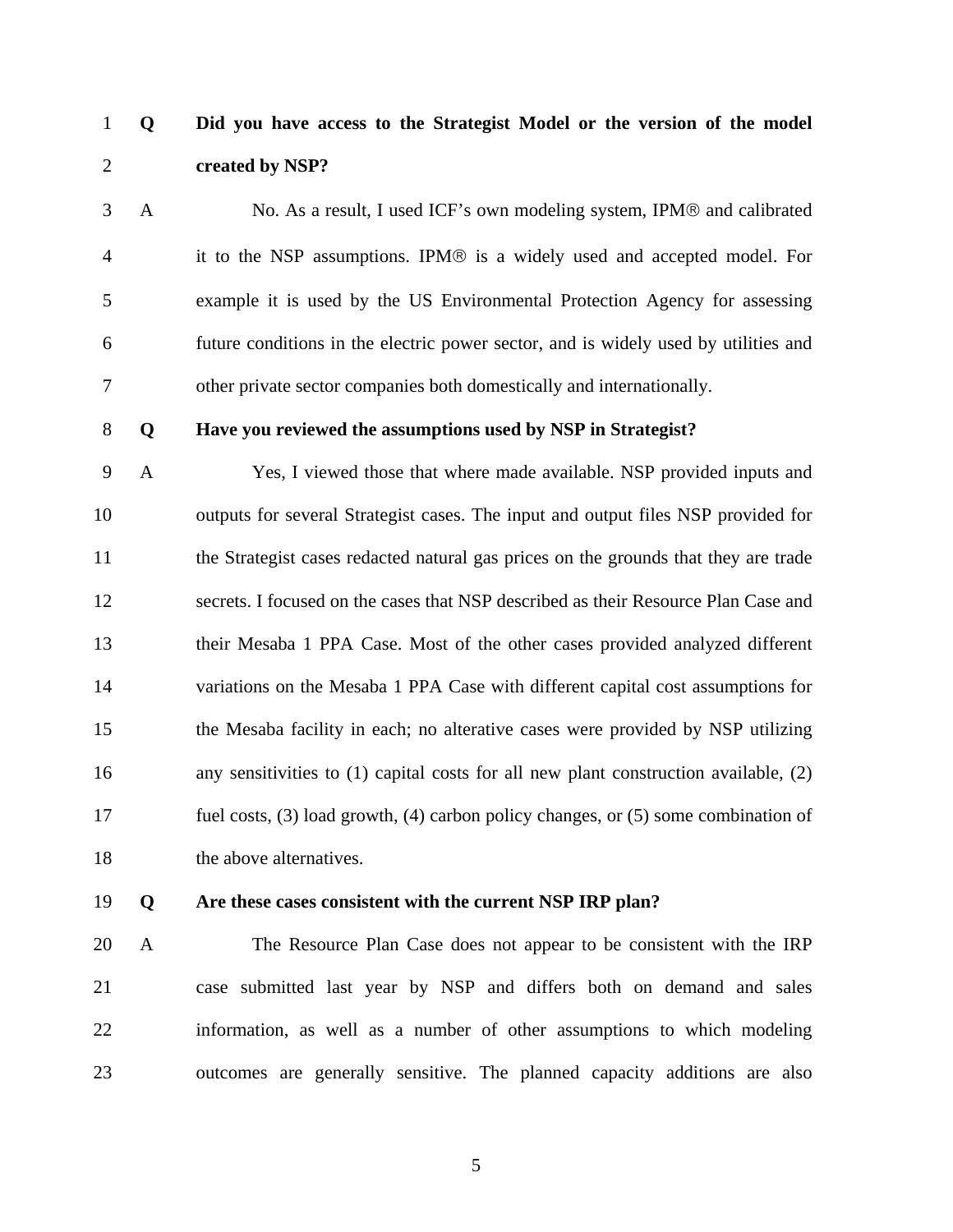1 different than those indicated in the IRP. I have not reviewed the difference in any 2 detail. Mr. A. Joseph Cavvichi has submitted testimony on behalf of Excelsior 3 discussing the apparent differences. My focus was on comparing the Strategist 4 cases provided by NSP.

<u>.</u>

## 5 **Q What material used for the Strategist modeling did you review in particular?**

6 A I reviewed NSP assumptions addressing: existing power plants, power 7 purchases, electricity demand after DSM, delivered coal costs, non-fuel O&M, 8 options for up-rates at existing plants, financing and discounting assumptions, 9 parameters for new power plant options including capital costs, unit 10 characteristics, plans for additional wind resources, and other parameters. The 11 initial purpose of this review was solely to allow for calibration of the IPM® 12 model, and I did not critique or change any assumption made by NSP. A 13 secondary purpose for review was to identify inconsistencies in treatment of 14 assumptions across the NSP "no Mesaba" case and the NSP Mesaba 1 PPA case. 15 These inconsistencies were corrected in an exercise to properly optimize the 16 Mesaba case under the NSP assumptions.

17 I also reviewed the outputs provided including resulting capacity 18 expansion and retirement decisions by case, resulting annual reserve margins by 19 case, facility output by case, transaction data by case, and other parameters.

20 I was not able to review the natural gas price inputs or outputs due to the 21 confidentiality of the data<sup>1</sup>.

### 22 **Q Can you describe the assumptions you relied on?**

 $<sup>1</sup>$  Natural gas price information was redacted by NSP as trade secret information.</sup>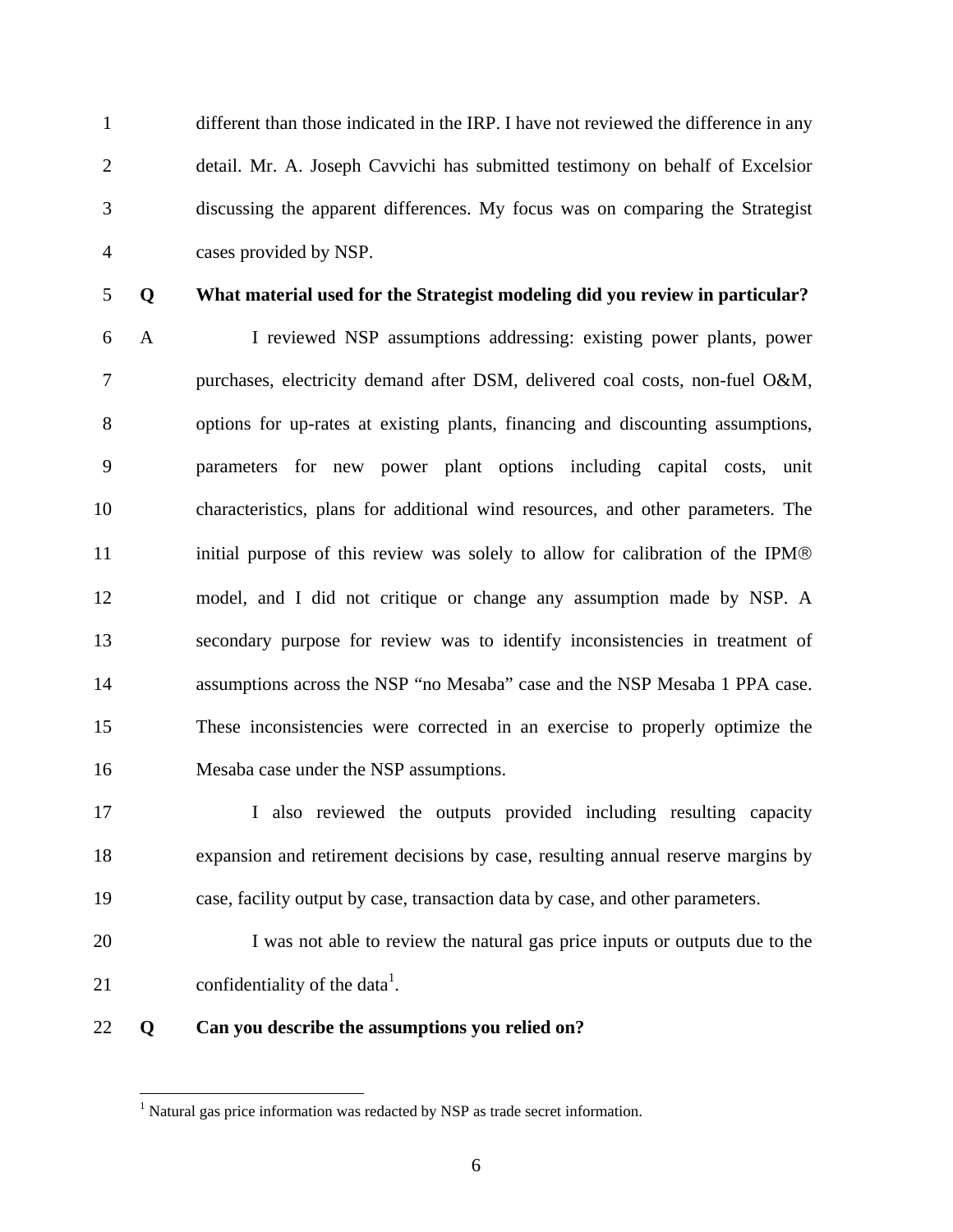1 A For the most part, for purposes of calibrating the IPM® model I accepted 2 assumptions provided in Ms. Engelking's testimony. However, there were 3 instances where the assumptions relied on by NSP as identified either based 4 directly on the Strategist inputs or on conversations with Ms. Engelking which 5 occurred after the testimony was filed, seemed to deviate from Ms. Engelking's 6 stated assumptions, Exhibit MFS-2 provides an overview of the key assumptions 7 as per Ms. Engelking's testimony as well as any modifications made to match the 8 actual assumptions embedded in the Strategist runs that were provided by NSP.

#### 9 **Q How do the Strategist inputs vary from the Engelking testimony?**

10 A Although I have not exhaustively checked all assumptions, differences 11 appear to exist in the DSM treatment, the capacity of uprates at Sherco, the MERP 12 unit characterization, and the Mesaba characterization among other things. These 13 differences are outlined in Exhibit MFS-3.

### 14 **Q How did you ensure that your models were calibrated to the Strategist**

15 **modeling with out the gas price data?** 

16 A While being able to calibrate on an annual basis would have been ideal, 17 we could not accomplish this without having access to NSP's trade secreted gas 18 forecast; thus, the alternative was to ensure that over the planning horizon, our 19 present value for non-gas costs was equal to that of the Strategist forecasts. 20 Excelsior, who could view the data, developed a 'placeholder' 2005 dollar gas 21 price that would yield the same present value of total gas revenues as that in the 22 Strategist forecast. Excelsior gave us a natural gas price of \$5.37/MMBtu on a 23 delivered basis in 2005 dollars for all forecast years. This price assumption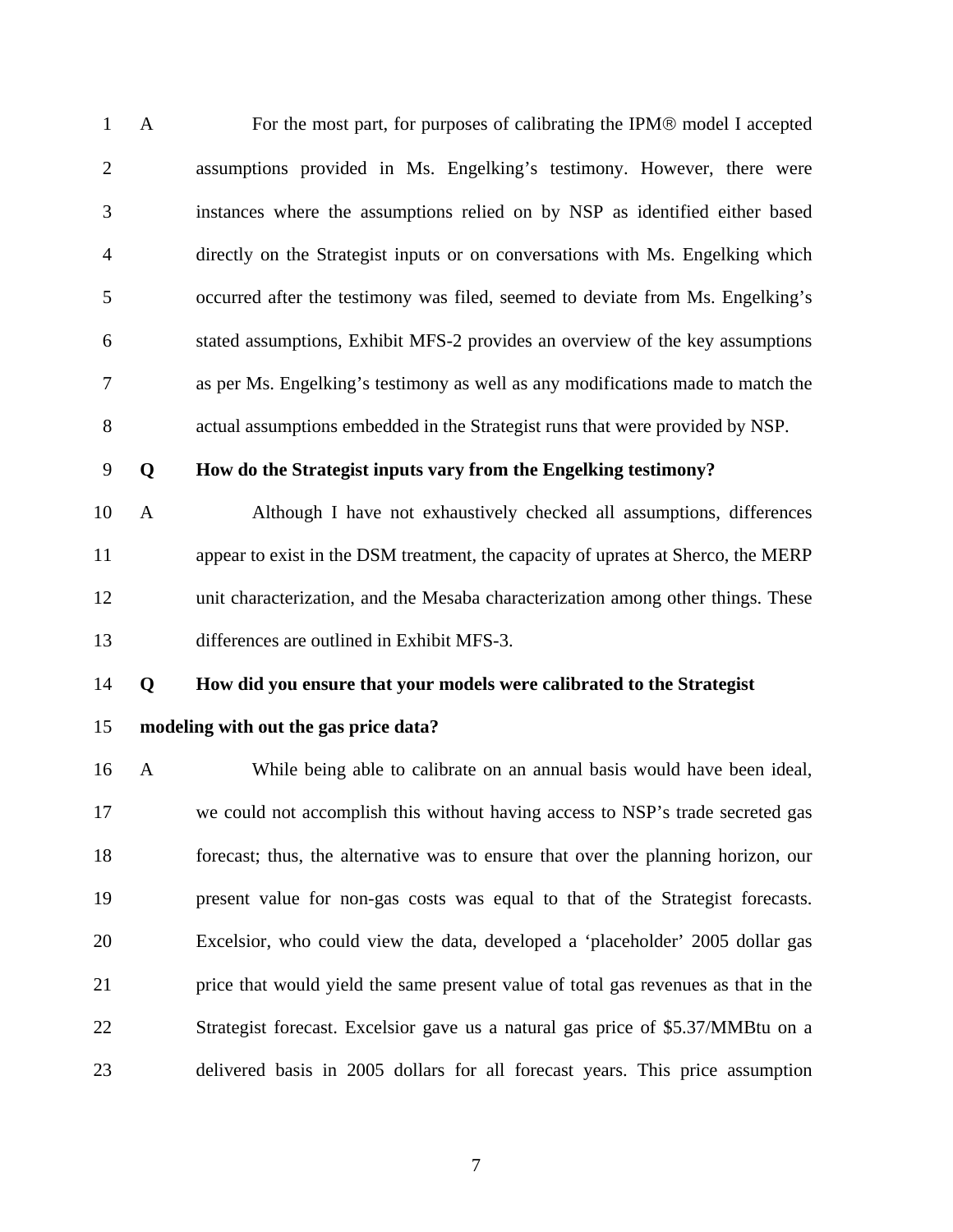| $\mathbf{1}$   |              | yielded the same present value of total gas costs over the forecast horizon, while   |
|----------------|--------------|--------------------------------------------------------------------------------------|
| $\overline{2}$ |              | preserving the confidentiality of the actual gas forecast used in Strategist.        |
| 3              |              | The weakness of this approach is obvious, since we are modeling this                 |
| $\overline{4}$ |              | placeholder gas price as a level real price, when in fact, the actual gas forecasts  |
| 5              |              | used in Strategist may have been at very different levels in each individual year.   |
| 6              |              | When running the generation plan utilized by Strategist, we end up at a              |
| 7              |              | comparable PVRR, but the annual gas expenses for any given year could be very        |
| 8              |              | different. While effective in calibrating, we can not represent that the placeholder |
| 9              |              | gas forecast would have yielded the same generation or dispatch choices as that in   |
| 10             |              | the Strategist run. In effect, the approach uses a levelized gas price over the      |
| 11             |              | forecasting horizon over the modeling period, rather than a precise prediction of    |
| 12             |              | different gas price levels for each year.                                            |
| 13             |              | However, we did examine alternate gas price projections when                         |
| 14             |              | considering alternate scenarios to evaluate the resulting system PVRR when           |
| 15             |              | including or excluding Mesaba.                                                       |
| 16             | Q            | What did you assume for environmental costs?                                         |
| 17             | A            | I relied on NSP's assumption of a \$9 carbon tax beginning in 2010. NSP              |
| 18             |              | indicated that no other environmental costs were added.                              |
| 19             | Q            | What is the impact of NSP's environmental assumptions?                               |
| 20             | $\mathbf{A}$ | They significantly disadvantage the profile of IGCC, compared to                     |
| 21             |              | conventional coal additions $-$ by excluding meaningful externality values for the   |
| 22             |              | lower emitting profile of IGCC. Further, the IGCC profile tends to have lower        |
| 23             |              | actual compliance costs for existing environmental programs than conventional        |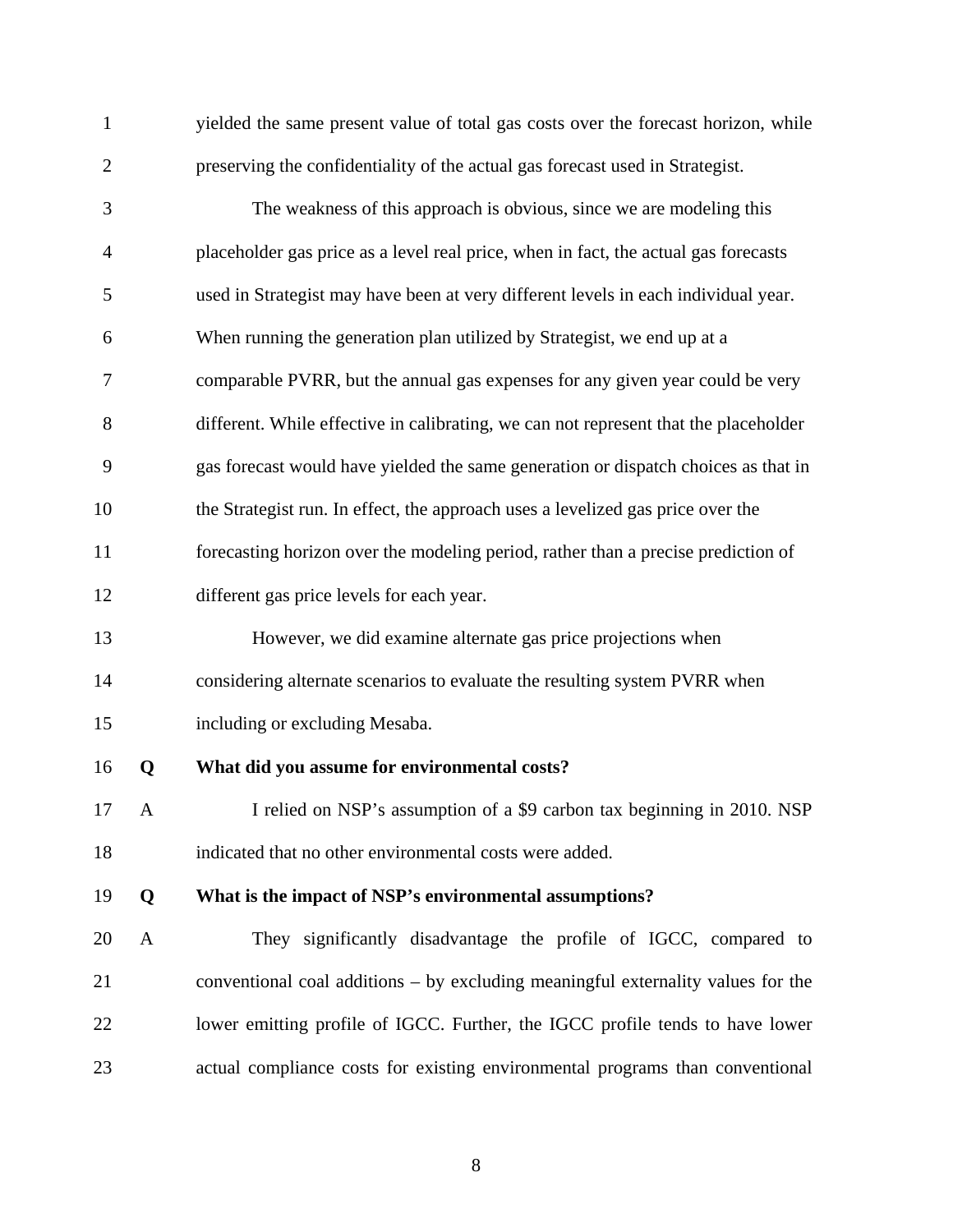1 pulverized coal facilities. By excluding these costs, NSP disadvantages the 2 Mesaba facility.

#### 3 **Q Is NSP's use of a \$9 carbon tax assumption sound?**

4 A No. Any such assumption would have to be part of a comprehensive 5 carbon tax scenario where the impacts of the tax on the cost and availability of 6 other resources are taken into account as well. In Europe, carbon dioxide limits 7 have driven up natural gas prices significantly. In California, large energy users 8 are alarmed at the new carbon dioxide limits because of the significant impact 9 they will have on natural gas prices. NSP did not assume any change in natural 10 gas prices as part of its modeling. Increases in natural gas prices in such a 11 situation would likely more than offset the differential between the impact of such 12 a tax on an IGCC facility and on a natural gas-fired facility. In addition, 13 construction costs for all forms of infrastructure would likely rise in the event of a 14 carbon constraint imposed in the U.S., given the national and global efforts to 15 meet the new limits that would ensue. In such a scenario, coal base load facilities 16 that were built prior to the imposition of the carbon constraint would be very 17 inexpensive by comparison to any other alternative.

# 18 **Q What value do you attach to the Strategist modeling results in terms of**  19 **building this record?**

20 A Very little, given the deficiencies described above in the NSP modeling 21 and the fact that NSP applied only a carbon tax and did not apply the correct 22 statutory standards or externality values for any other pollutants. This is discussed 23 in detail in Section IV: Environmental Risks below.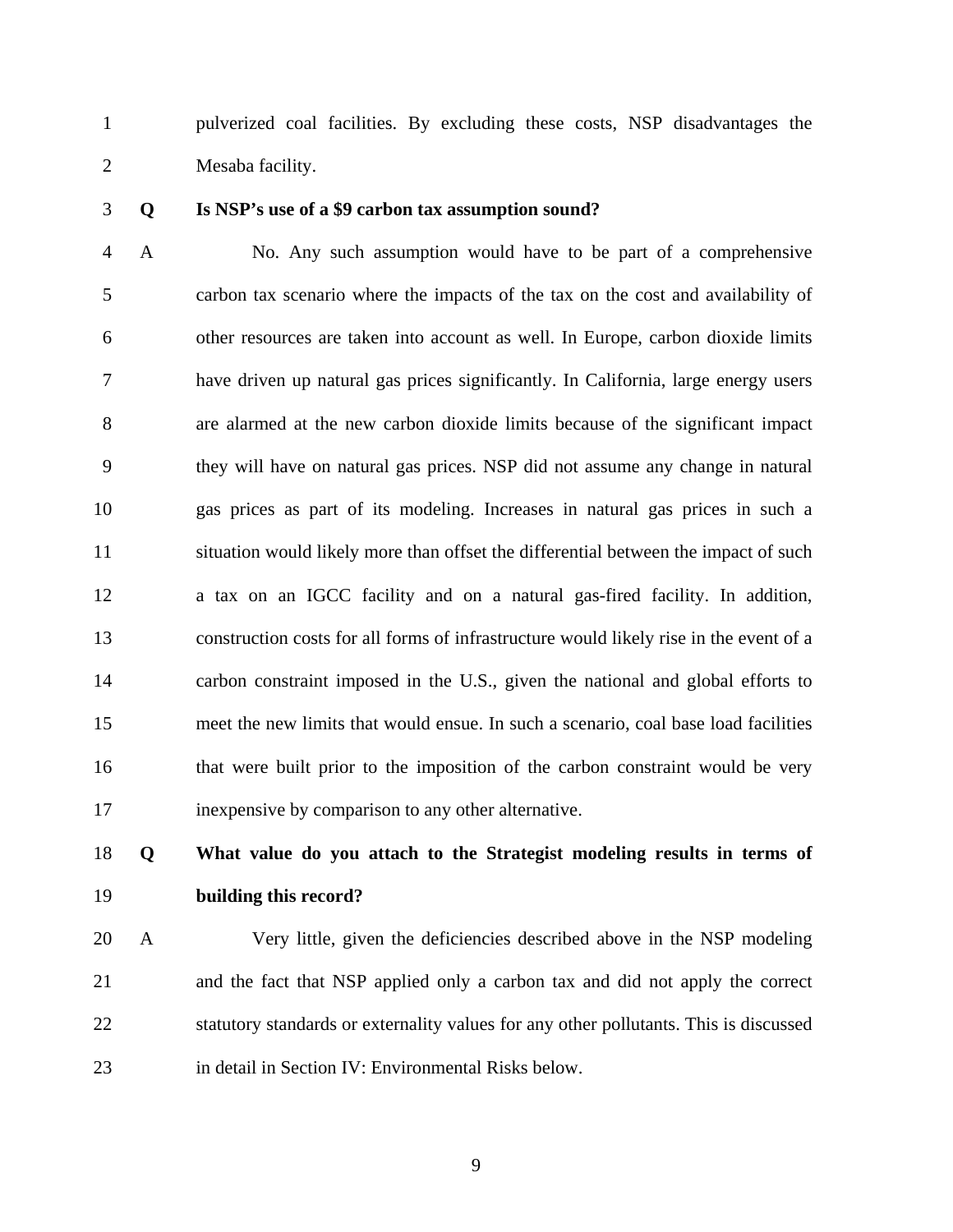# 1 **Q What are some of the noteworthy features of the NSP analysis using**  2 **Strategist?**

3 A NSP's analysis is clear regarding the need for additional coal-power plant 4 capacity; NSP concludes that its forward resource plan should include 4500 MWs 5 of additional coal fired capacity between 2015 and 2033—a massive expansion 6 that would roughly include a 600MW plant coming on line every two and one-7 half years during this entire eighteen year period . In NSP's analysis the issue 8 analyzed is whether the proposed Mesaba IGCC (Integrated Gasification 9 Combined Cycle) coal plant with a generation capacity of approximately 600 MW 10 should be one of the new coal plants and if so the timing of that addition, which 11 are traditional "size, type and timing" factors considered in certificate of need 12 proceedings.

# 13 **Q What are the key differences in reported results between the NSP Resource**  14 **Plan Case and NSP Mesaba 1 PPA Case?**

15 A NSP's analysis shows that the PVRR under its single model run without 16 the Mesaba plant ("no Mesaba") is \$1.5 billion to \$1.6 billion lower (4%) than 17 when the proposed Mesaba IGCC coal power plant is considered (See Tables 1) 18 and 2 of the testimony of Elizabeth Engelking, page 6).

19 **Q Were you able to verify the Strategist results under NSP's assumptions using**  20 **IPM**®**?** 

21 A Yes. IPM results were within 5 percent on a PVRR basis for the NSP 22 "no Mesaba" model run. ICF was able to calibrate a model run using IPM that 23 tied to an NPV of revenue requirements (i.e. PVRR) to be \$33.5 billion versus a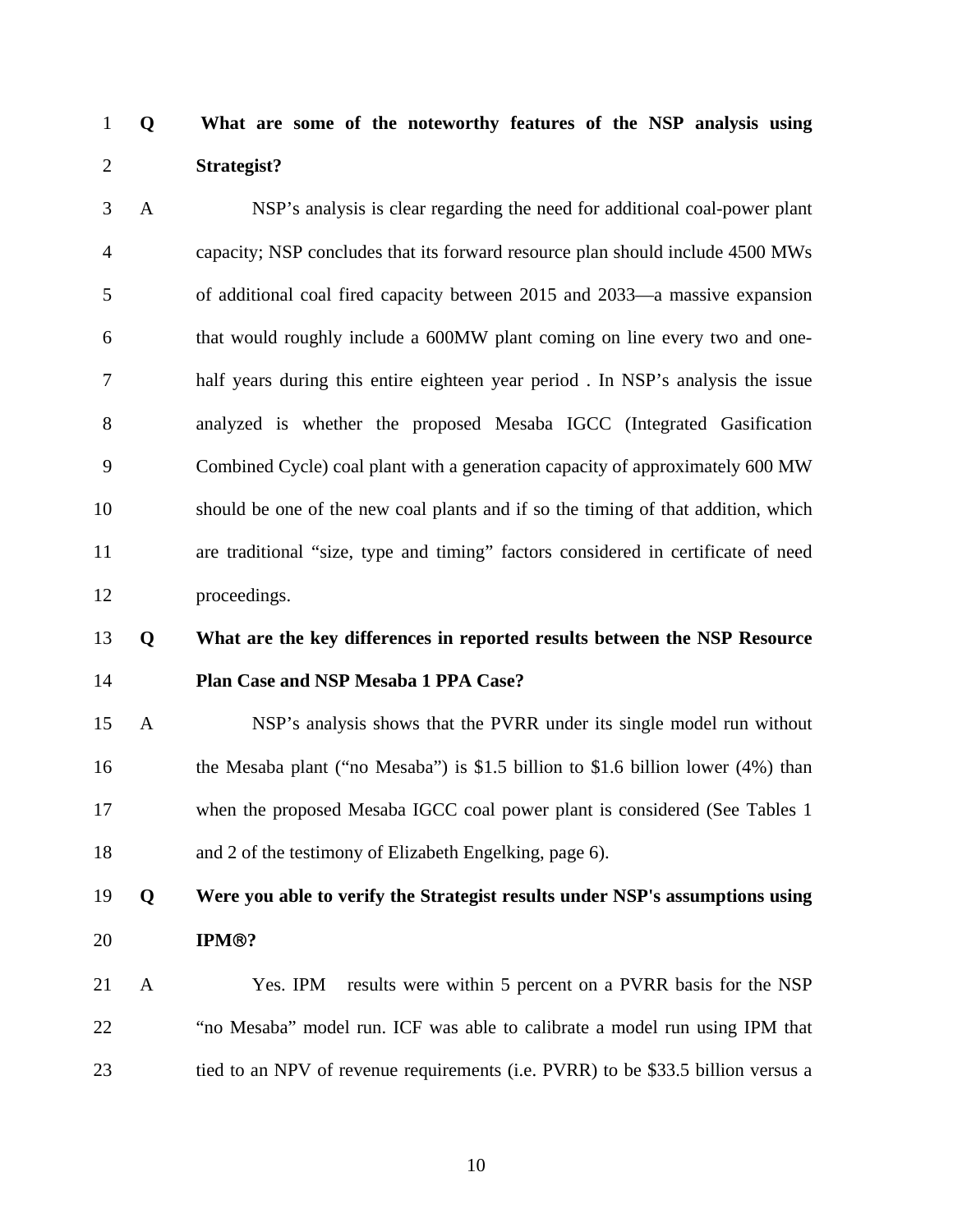1 reported \$35.4 billion as reported in the testimony of Elizabeth Engelking (Table 2 1 of her testimony). Also, NSP informed us that their \$35.4 billion PVRR of the 3 Mesaba model run includes costs not in the Strategist outputs or apparent on any 4 of the worksheets provided to us. Hence, it is expected for our modeling results to 5 be below those of NSP. More importantly, we were even closer on recreating the 6 differences between the NSP model runs with and without the Mesaba PPA. That 7 is, after running the NSP "no Mesaba" case, we ran the NSP Mesaba PPA Case as 8 proposed and as characterized by NSP itself, and were able to calibrate to the 9 costs differences that NSP derived from their two model runs.

# 10 **Q How was you able to verify the Strategist results if you did not have access to**  11 **the model?**

12 A As mentioned, ICF received files created by NSP which contained inputs 13 and outputs of the Strategist model. We also received some limited and 14 incomplete explanations of the NSP modeling from NSP staff. At that time we 15 were informed that there were differences between the model results and the filed 16 testimony but the explanation was insufficient for us to include these add-ons to 17 the modeling. Using the available information, we set as many of the inputs in 18 IPM® to be consistent with NSP assumptions including notably the capacity 19 expansion plan of NSP (i.e. the specific power plant additions and the specific 20 timing of these additions).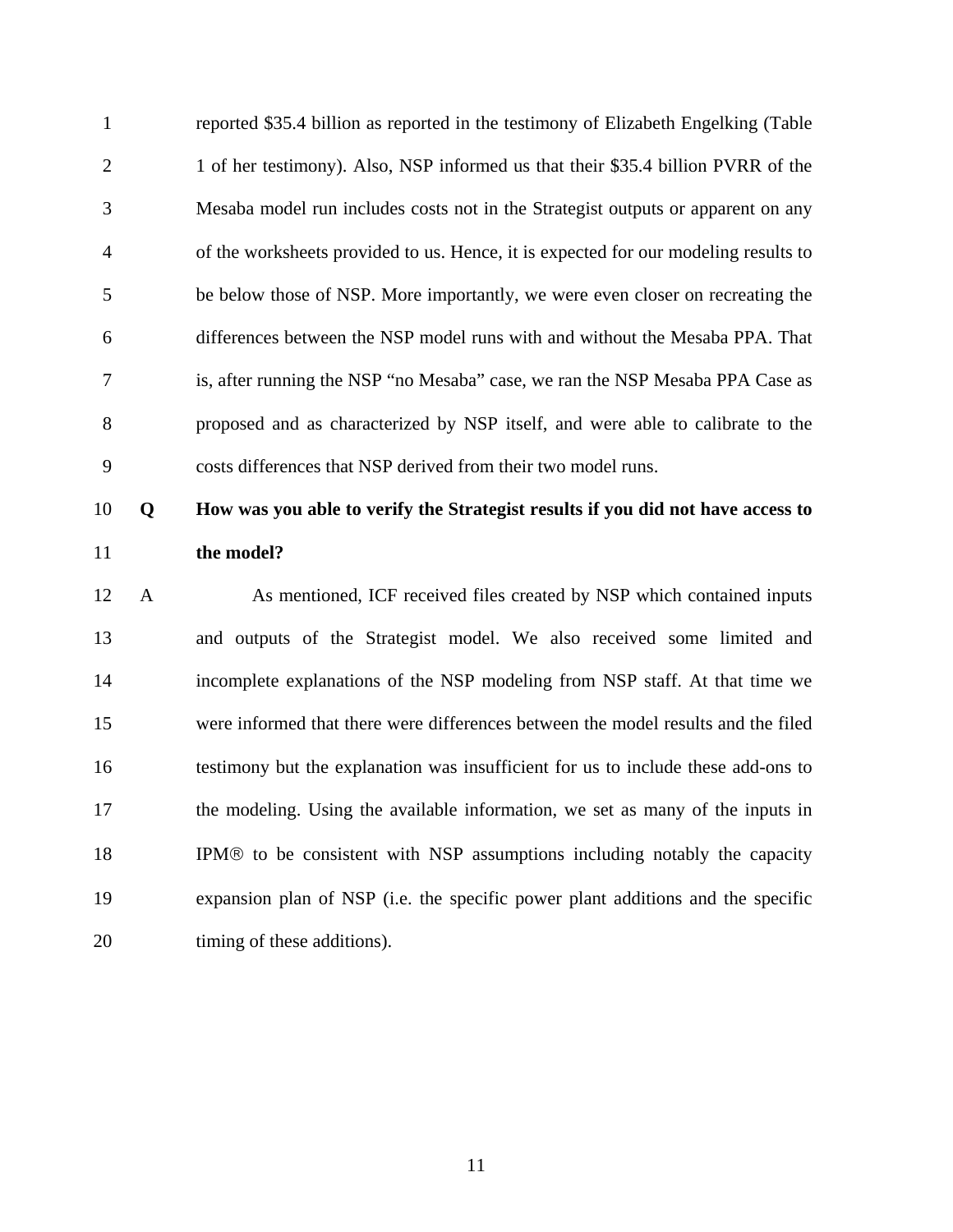#### 1 **IV. RERUNNING WITH NSP ASSUMPTION'S**

2 **Q In your review of the NSP analysis, what did you notice that caused you to**  3 **believe that even using their assumptions, additional analysis was necessary**  4 **in order for their runs to be principled and make analytical sense?** 

5 A In the modeling run with Mesaba included, NSP did not allow the model 6 to fully re-optimize its decisions but rather, outside the workings of Strategist, 7 forced in or removed from the model key, sub-optimal decisions in addition to 8 Mesaba. For example, in the Strategist run that was intended to calculate the costs 9 and benefits of including Mesaba, rather than allowing the model to consider 10 uprates to existing facilities in combination with Mesaba—which were included 11 in the model in the "no Mesaba" run—NSP removed these options completely 12 from the model, leaving only more expensive options for capacity expansion.

13 **Q What are the implications of this forced changed?** 

14 A It is possible that had NSP allowed the model to optimize between uprates 15 and timing of new construction, Strategist would have chosen more cost effective 16 options that would place the Resource Plan with Mesaba to be more on par with 17 their Resource Plan without Mesaba Case.

18 **Q What do you mean?** 

19 A As is discussed below, we believe the increase in PVRR due to adding the 20 Mesaba plant would be less if the optimization in the "with Mesaba" case was on 21 par with the "no Mesaba" case. In other words, to conduct modeling runs to 22 compare two alternatives, NSP should have left all other assumptions constant, 23 including those relating to demand, fuel, new unit capital costs, etc. Of course,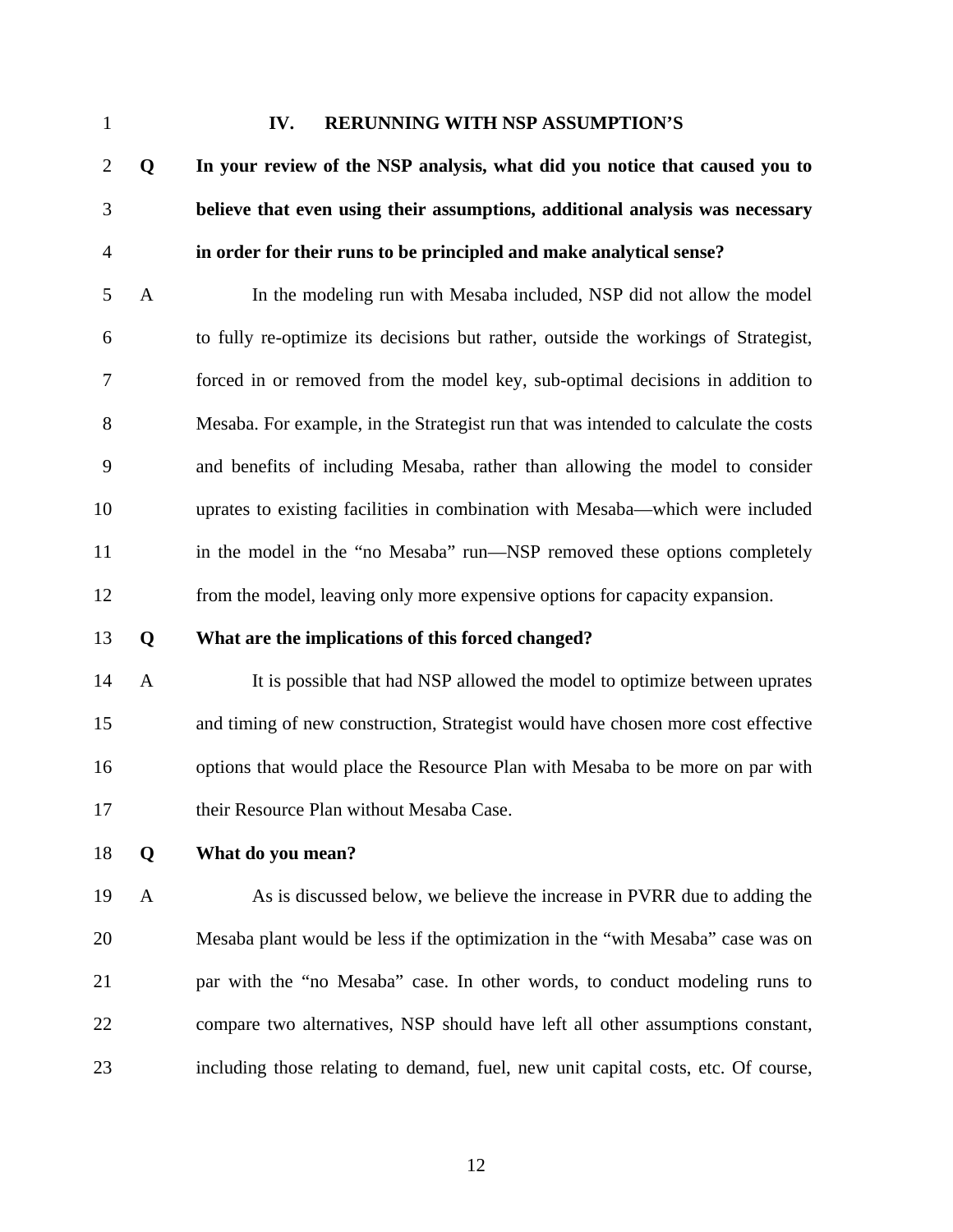1 correcting other assumptions and factoring in the consideration of other benefits 2 from Mesaba might cause the PVRR of the "with Mesaba" model run to be even 3 lower, but I am focusing here on just the issue of at a minimum having a "level 4 playing field for Mesaba" in the context of NSP's analysis.

1

# 5 **Q Are the resource plan selections shown by NSP in the Mesaba 1 PPA case, on**  6 **their face, rational?**

7 A No. In the Mesaba 1 PPA scenario, NSP shows more gas-fired generation 8 coming online before 2011 than the scenario where Mesaba is not added to the 9 mix at all. That is, in the "no Mesaba" case, NSP includes baseload uprates of 52 10 MW at Sherco and allows the Strategist model to add two combustion turbines in 11 2010, one in 2011, and one in 2012 at 160 MW each for a total of 692 MW 12 (excluding wind) by 2012. In the Mesaba 1 PPA case, NSP manually removed all 13 uprates which had been included in the Resource Plan, and allows for the 14 inclusion of two combined cycles at 250 MW each in 2010, one combustion 15 turbine in 2011 at 160 MW in addition to the nearly 600 MW for the Mesaba 16 facility for a total of 1260 MW by 2012. 600 MW of new coal capacity should 17 reduce the amount of combined cycle gas-fired capacity being added to the 18 system, not increase it. Instead, NSP shows that adding Mesaba results in 469 19 MW of excess capacity in 2012.<sup>2</sup>

# 20 **Q With such an illogical result, what would sound resource planning practice**  21 **require the system analyst to do?**

 $2^2$  Note that on a firm summer capacity basis, the difference in new unit construction (including uprates) results in an addition of 531 MW in the Mesaba case; however the results in Strategist indicate a difference in summer firm capacity of 469 MW. This difference has not been accounted for.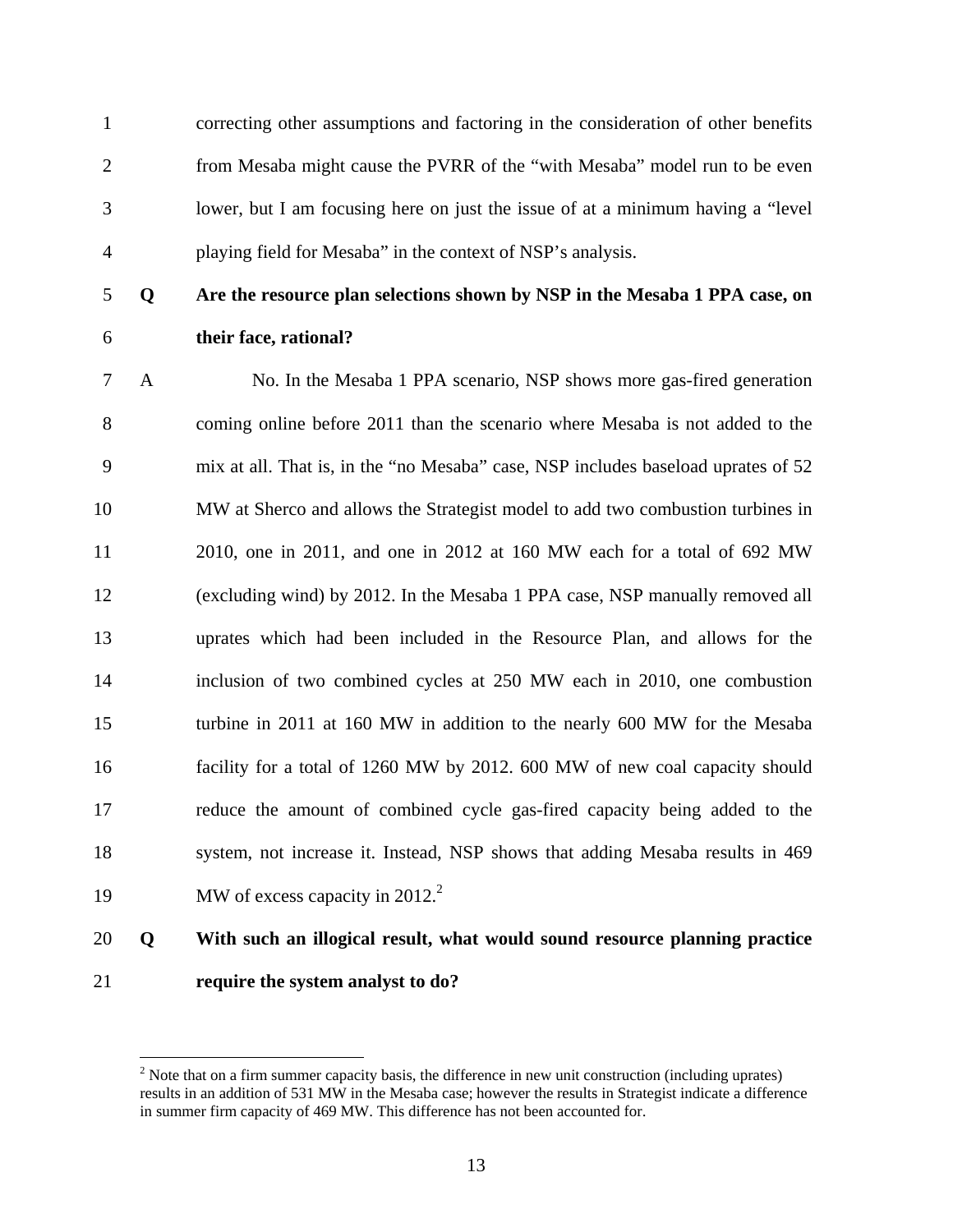1 A A system analyst seeking to minimize costs would apply judgment to the 2 modeling result and understand which of the myriad of assumptions embedded in 3 the analysis were causing this sub-optimal result.

#### 4 **Q Did NSP apply this kind of judgment?**

5 A No. Based upon conversations with Ms. Engelking of NSP, she simply 6 took the results that Strategist produced and accepted them for purposes of her 7 analysis.

### 8 **Q Did NSP make any manual adjustments to the model results?**

9 A Yes, NSP indicated that they did not use optimization methods for such 10 things as the timing and quantity of wind additions or to determine the optimality 11 of the Sherco, Prairie Island or Monticello uprates.

**Q What modeling analysis was performed by ICF for purposes of demonstrating that NSP's two model runs did not offer Mesaba a "level playing field," which had the effect of disadvantaging the Mesaba case beyond the disadvantages embedded in the assumptions that were consistent in both cases?** 

17 A Two additional cases were considered. These cases involved using IPM® 18 to optimize the NSP capacity expansion plan under the basic NSP assumptions 19 and the \$5.37 (real 2005\$) gas price for the "no Mesaba" case and the Mesaba 1 20 PPA cases. In other words, while accepting for purposes of analysis all of NSP's 21 inputs and assumptions provided to Strategist in conducting its two runs, rather 22 than mimic the NSP determined expansion paths under these two cases, the new 23 cases reflected optimal expansion decisions using the IPM model. I should point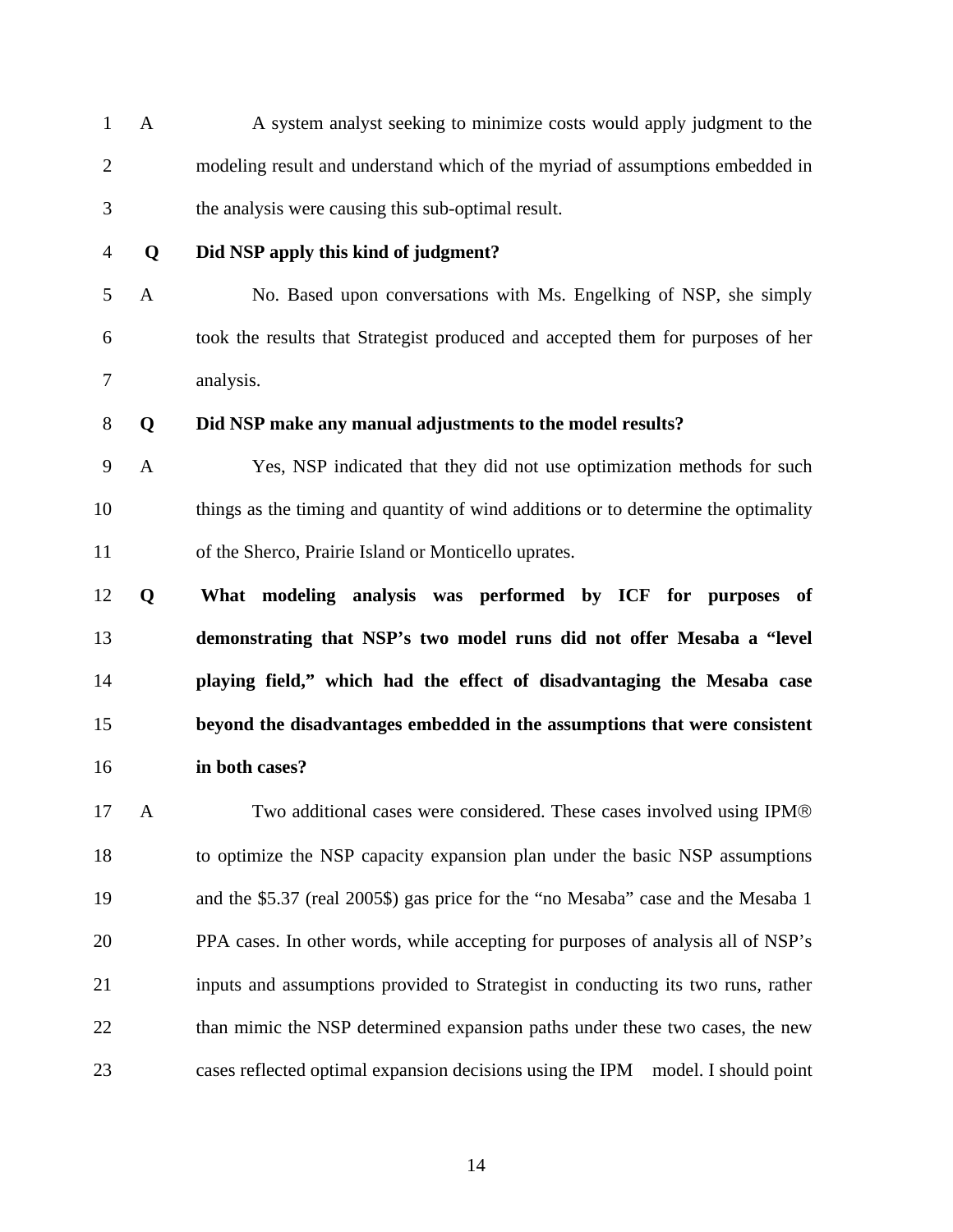1 out that in these two cases, our IPM model optimized based on the \$5.37 (real 2 2005\$) gas price and the resource plan generated may or may not have been 3 optimized if one were have used the exact gas price forecasts used in the 4 Strategist runs.

# 5 **Q What did you find when you optimized the NSP capacity expansion plan to**  6 **properly accommodate Mesaba?**

- 7 A Under the "no Mesaba" case, the IPM® model resulted in the same 8 PVRR, \$33.5 billion, as when replicating the expansion decisions in NSP's 9 Strategist runs. In the "with Mesaba" case where the model was allowed to choose 10 from the same alternative as used in the "no Mesaba" case, the differential 11 between the two cases was \$0.7 billion less than that reflected in the NSP 12 analysis.
- 13 **Q What is the significance of this result?**

14 A The fact that NSP presented an optimized "no Mesaba" case and did not 15 allow the model to optimize the "with Mesaba" case calls into question the 16 validity of the methodology employed by NSP. The corrections implemented by 17 ICF correct problems that are apparent on the face of NSP's results. Given that we 18 cannot access and vet the Strategist model itself, there is nothing in the record to 19 support the proposition that there are not other deficiencies embedded in the 20 model that would further call into question the value of NSP's analysis to this 21 proceeding.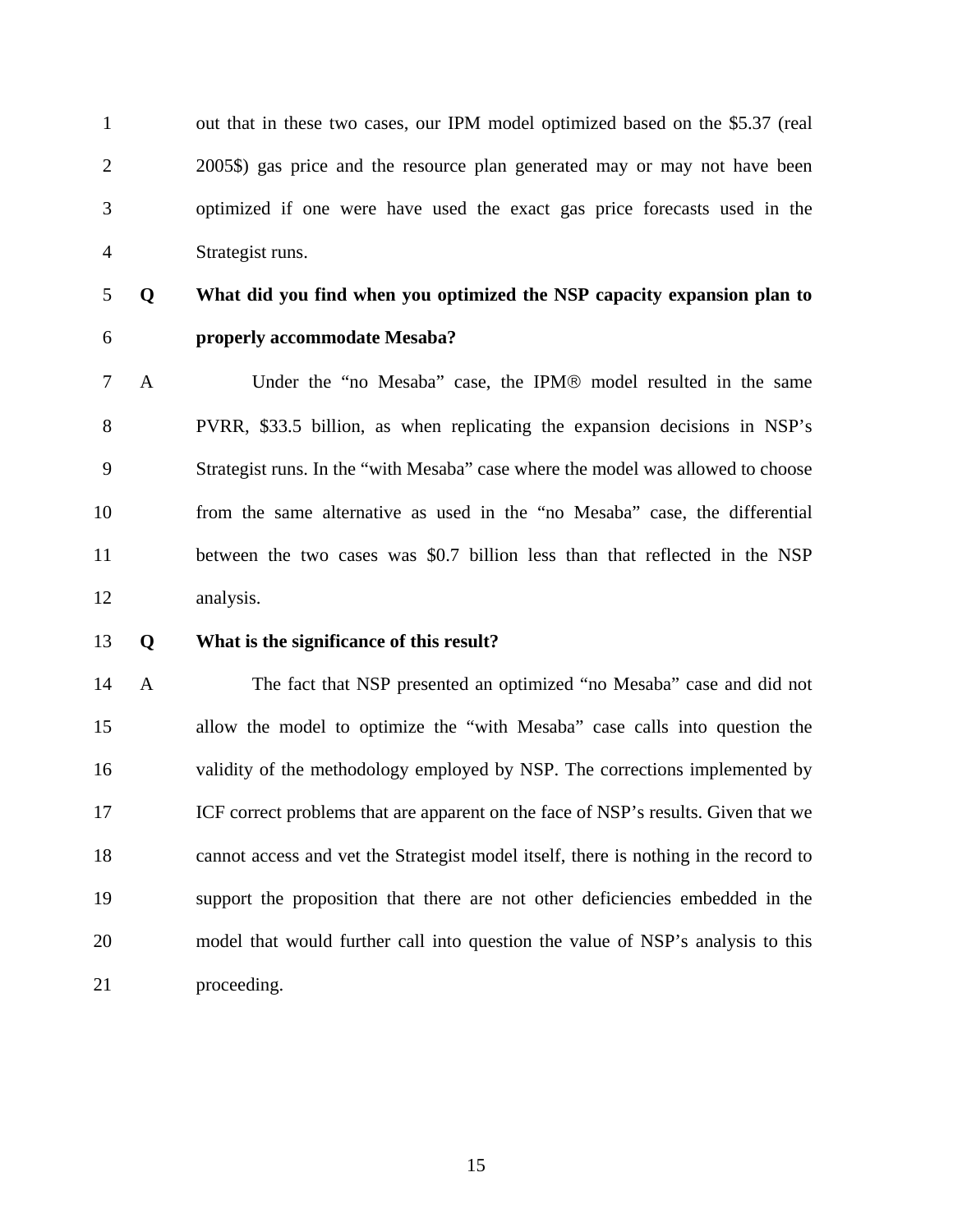# 1 **V. ICF MODELING ANALYSIS OF EXCELSIOR REFERENCE CASE**  2 **SCENARIO**

#### 3 **Q Did you analyze any cases with alternate market assumptions?**

4 A Yes. I considered a scenario which modified assumptions in three general 5 areas: 1) load growth; 2) fuel prices; and 3) capital costs. This case also included 6 the Mesaba PPA. I refer to this as the Excelsior Mesaba Reference Case. FTI 7 Consulting provided the gas price and capital costs assumptions for the Excelsior 8 Mesaba Reference Case. The load growth was based on work in which ICF was 9 directly involved as described below.

# 10 **Q Please elaborate on the alternate assumptions in the Excelsior Mesaba**  11 **Reference Case.**

12 A First, the NSP assumptions for annual average peak demand and energy 13 growth after accounting for DSM were 1.58 and 1.68% respectively. After 14 reviewing actual realized growth in the NSP area based on data NSP has filed in 15 its IRP case, historical FERC Form 1 filings by NSP, historical hourly nodal load 16 data for the NSP area available from the Midwest Independent System Operator 17 (MISO), NSP's proposed DSM savings, and information available from the 18 Minnesota Department of Commerce, I found the growth rate to be unreasonably 19 low and inconsistent with NSP's actual experience. I considered the impact of 20 normalization on historical data. Based on this analysis, an annual average growth 21 rate of 2.0% was used for energy while the load factor relationship assumed by 22 NSP was maintained to determine the peak demand. I did not consider a higher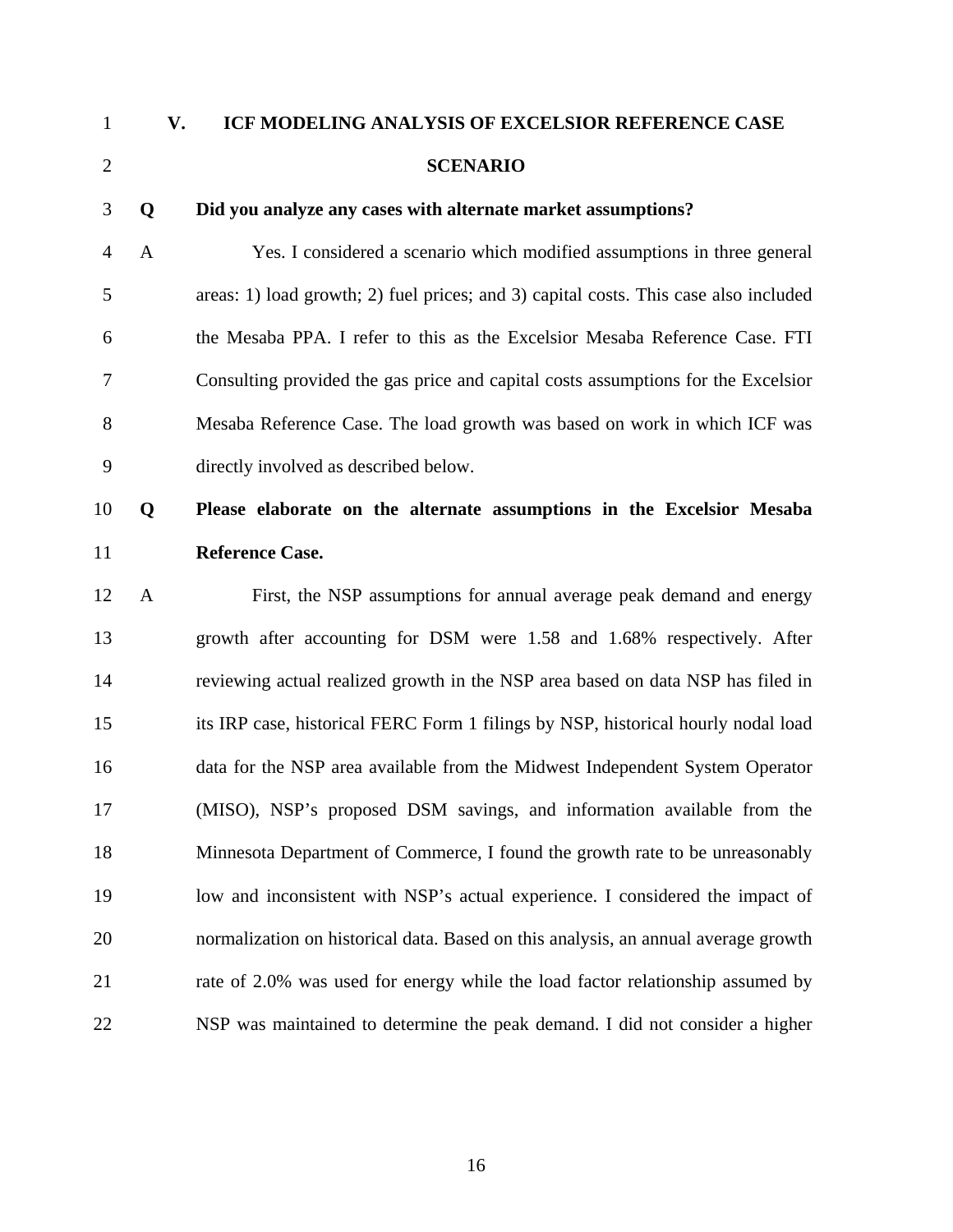1 confidence interval, such as a 90:10 confidence interval; this would have resulted 2 in an even higher growth expectation.

3 Second, Andy Weissman of FTI provided assumptions that that are more 4 reflective of current market conditions—both on fuel pricing and on the capital 5 costs of new build generation. I utilized a gas price of \$7.67/mmBTU (real 2007\$) 6 for all years. This is the equivalent of the NYMEX futures price strip for 2007 7 based on prices quoted in 2006. The capital cost assumptions for the cost of 8 building new coal or gas fired generation were modified according to the 9 assumptions below.

- 10 New Pulverized Coal—Instead of the NSP assumption of approximately 11 \$1748/kW (2005\$), new pulverized coal plants were assumed to cost 12 \$2769/kW (2005\$). This cost is consistent with costs currently reported for an 13 actual unit, Big Stone II, currently under construction in South Dakota.
- 14 New Natural Gas Combined Cycles—Instead of the NSP assumption of 15 \$690/kW (2005\$ including estimated AFUDC), new combined cycle plants 16 were assumed to cost \$1148/kW (2005\$).
- 17 **New Natural Gas Simple Cycles (Combustion Turbines)** —Instead of the NSP 18 assumption of \$574/kW (2005\$), new combustion turbine plants were 19 assumed to cost 15% above this or \$660/kW (2005\$). The 15% was added to 20 account for recent increases in commodity and EPC contracting costs. This 21 assumption is conservative when compared to actual increases realized in 22 recent years.
- 23 **Q What did you find?**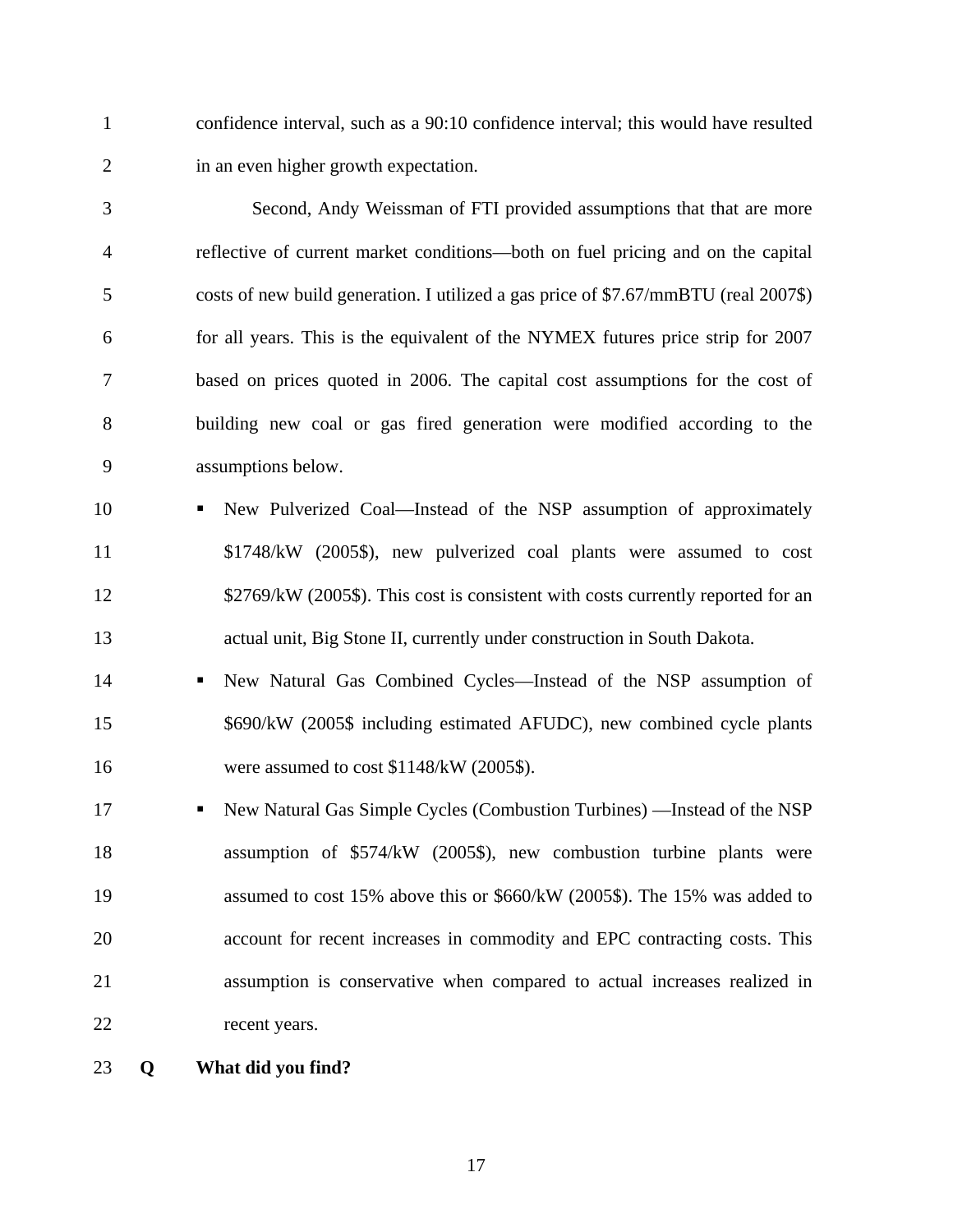1 A I found that the PVRR for the "with Mesaba" case would be \$42.6 billion 2 (2005\$).

4 A Yes. I found that the PVRR of the "with Mesaba" case was lower at \$42.7

- 3 **Q Did you examine comparison scenarios that did not include Mesaba?**
- 

# 5 billion (2005\$), just slightly above the case including the Mesaba PPA.

- 6 **Q What is the significance of this finding?**
- 7 A Whereas NSP found that the Mesaba PPA added \$1.5-1.6 billion over 8 their proposed capacity expansion plan under the "no Mesaba" case, under the 9 reference case assumptions described, the Mesaba PPA would be slightly better 10 than break-even.
- 11 **Q Why is there this difference?**
- 12 A The most important explanations for this difference are: (1) putting 13 Mesaba on a level playing field alone decreases the Mesaba cost disadvantage 14 reported by NSP by \$0.7 billion, (2) updated capital costs reduces the cost 15 disadvantage approximately \$0.5-\$0.7 billion, and (3) the net of demand and gas 16 price changes account for the remainder.
- 17 **Q Under these alternate assumptions did you consider options for any**  18 **resources other than the uprates, the combined cycle, the coal, or the**  19 **combustion turbine units?**
- 20 A Yes. I considered a case which included the Manitoba Hydro 500 MW 21 contract was extended in 2015.
- 22 **Q What were the results of this case?**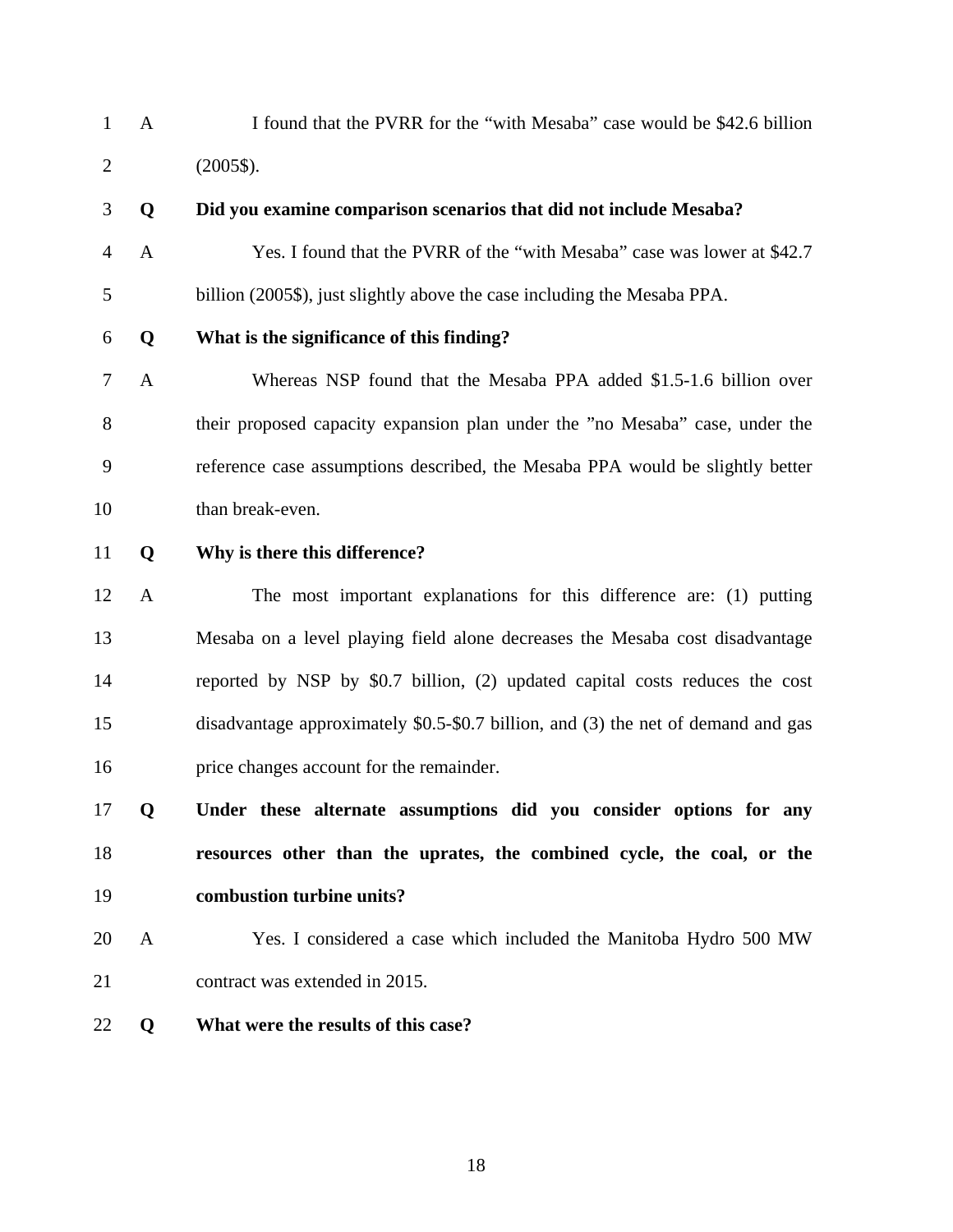| $\mathbf{1}$   | $\mathbf{A}$ | I found that there was no significant cost difference if Mesaba were added                 |
|----------------|--------------|--------------------------------------------------------------------------------------------|
| $\overline{2}$ |              | or not should the Manitoba Hydro contract be extended at the same terms. I found           |
| 3              |              | the PVRR for both cases (with and without Mesaba) to be \$41.9 billion (2005\$).           |
| $\overline{4}$ |              | VI.<br><b>ENVIRONMENTAL RISKS</b>                                                          |
| 5              | Q            | Are there issues with the NSP's assumptions regarding air emissions and                    |
| 6              |              | externalities?                                                                             |
| 7              | A            | In a phone conversation to discuss the application of the Strategist model                 |
| $8\,$          |              | in determining the system PVRR, NSP indicated that they did not include the                |
| 9              |              | costs of SO2, HG, NO <sub>x</sub> in their analysis. NSP did not include any environmental |
| 10             |              | air quality control programs or air emission externalities in their Strategist             |
| 11             |              | modeling except CO2 even in their High Externality case.                                   |
| 12             | Q            | Why is that inappropriate?                                                                 |
| 13             | $\mathbf{A}$ | This is inappropriate for several reasons. Title IV of the federal Clean Air               |
| 14             |              | Act and the Clean Air Interstate Rule and the Clean Air Mercury Rule (CAIR and             |
| 15             |              | CAMR, respectively) air emission regulatory programs require large reductions in           |
| 16             |              | SO2, and HG emissions. These programs impose very significant SO2 and HG                   |
| 17             |              | emission allowance costs on a \$/ton basis that all US coal power plants currently         |
| 18             |              | or will soon face. In addition, it is my understanding that Minnesota has identified       |
| 19             |              | externalities appropriate for consideration and provided externality values in \$/ton      |
| 20             |              | of emissions.                                                                              |
| 21             | Q            | Why is this significant?                                                                   |
| 22             | A            | The emissions from the Mesaba plant are lower than for conventional new                    |
| 23             |              | coal power plants, and the NSP plan in Minnesota (note NSP is proposing IGCC)              |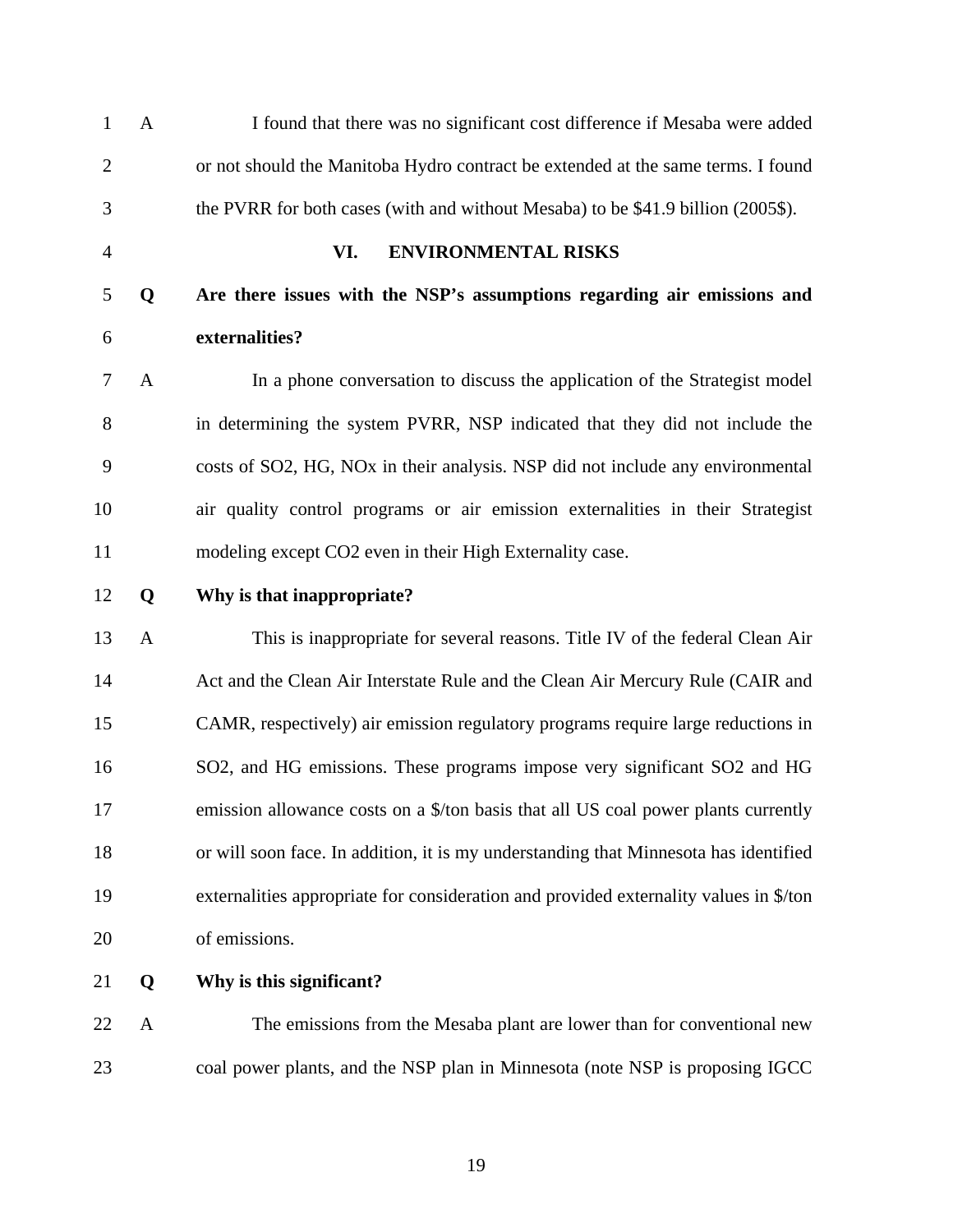| $\mathbf{1}$   |              | instead of conventional coal power plant technology in Colorado) proposes large   |
|----------------|--------------|-----------------------------------------------------------------------------------|
| $\overline{2}$ |              | amounts of conventional (i.e. non-IGCC) coal power plant construction. This       |
| 3              |              | result is directly due to the technology of gasification, gas clean up and the    |
| $\overline{4}$ |              | combustion of these coal-derived gases using combined cycle technology. Thus a    |
| 5              |              | failure to account for these factors biases the results against the Mesaba plant. |
| 6              | Q            | What should NSP have done?                                                        |
| 7              | $\mathbf{A}$ | NSP should have compared the NSP Resource Plan without Mesaba and                 |
| $8\,$          |              | the ICF assessment of the optimal NSP plan including Mesaba.                      |
| 9              | Q            | Did NSP take into account the fact that the Mesaba plant is better suited to      |
| 10             |              | CO2 capture and sequestration than a conventional plant?                          |
| 11             | $\mathbf{A}$ | No. Hence, the externality advantage estimated for Mesaba could be even           |
| 12             |              | greater if this feature was accounted for in the analysis.                        |
| 13             | Q            | What is your understanding of NSP's treatment of CO2 capture and lower            |
| 14             |              | CO2 emissions potential of IGCC?                                                  |
| 15             | $\mathbf{A}$ | These advantages are not accounted for, though they seem to have                  |
| 16             |              | contributed to a different conclusion in Colorado.                                |
| 17             | Q            | What do you conclude from this?                                                   |
| 18             | A            | The PVRR increases due to the Mesaba 1 PPA, as estimated by NSP, may              |
| 19             |              | overstate the cost disadvantage of the facility.                                  |
| 20             | Q            | Did you attempt to quantify this?                                                 |
| 21             | A            | No. Given inconsistencies in the testimony of Engelking and responses             |
| 22             |              | provided by NSP in a conference call which we scheduled to discuss assumptions,   |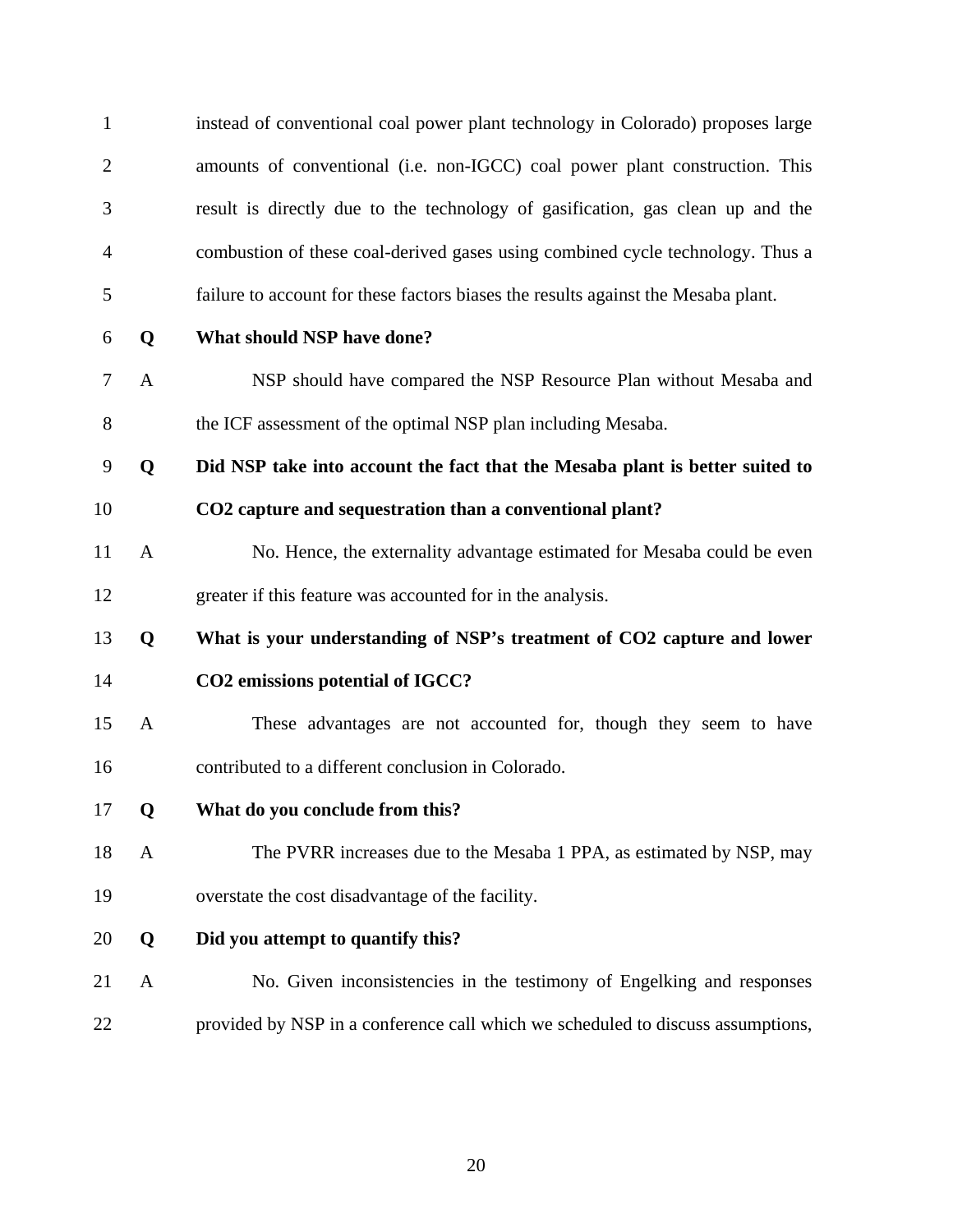| $\mathbf{1}$   |              | further time would be required to try to understand these inconsistencies, their     |
|----------------|--------------|--------------------------------------------------------------------------------------|
| $\overline{2}$ |              | environmental assumptions and correct for errors.                                    |
| 3              |              | NATURAL GAS PRICE RISK SHOULD BE CONSIDERED IN A<br>VII.                             |
| $\overline{4}$ |              | <b>RESOURCE PLANNING EXERCISE</b>                                                    |
| 5              | Q            | How did you examine the likelihood that natural gas prices would differ              |
| 6              |              | from those assumed in the Excelsior reference cases?                                 |
| 7              | A            | I examined a higher gas price projection where a \$14/mmBTU (real                    |
| 8              |              | 2006\$) was assumed. Under this gas price projection, I considered 2 sensitivities,  |
| 9              |              | the first included the Mesaba PPA ("with Mesaba") while the second did not           |
| 10             |              | allow any coal construction in the NSP system ('no Mesaba no coal'').                |
| 11             | Q            | What is the source of these assumptions?                                             |
| 12             | $\mathbf{A}$ | The assumptions for these scenarios were provided by Andrew Weissman                 |
| 13             |              | at FTI Consulting.                                                                   |
| 14             | Q            | What did you find under these scenarios?                                             |
| 15             | $\mathbf{A}$ | The PVRR under the "with Mesaba" case under a \$14 gas price case was                |
| 16             |              | \$45.9 billion (2005\$). The PVRR in the "no Mesaba no coal" case is \$49.2          |
| 17             |              | billion. This result clearly indicates that higher gas prices can potentially have a |
| 18             |              | large impact on overall system costs and hence rates in the absence of units such    |
| 19             |              | as Mesaba.                                                                           |
| 20             |              | VIII. CONCLUSIONS                                                                    |
| 21             | Q            | Do you have an exhibit summarizing your results?                                     |
| 22             | $\mathbf{A}$ | Yes, see Exhibit MFS-4.                                                              |
| 23             | Q            | Please summarize your conclusions.                                                   |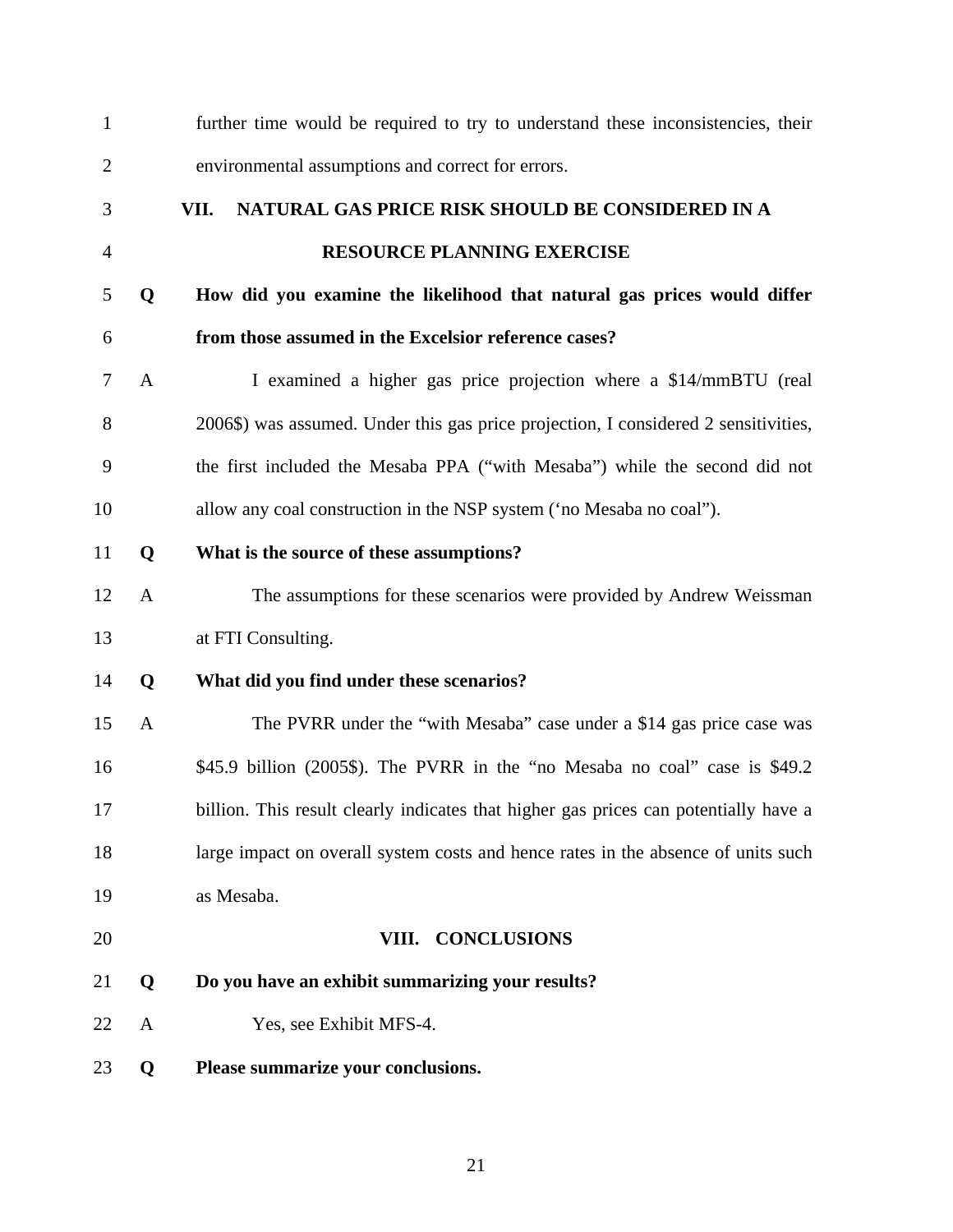1 A First, even when calibrating to NSP's assumptions, NSP's modeling on its 2 face overstates by \$0.7 billion the costs of the "with Mesaba" case. Second, under 3 the Mesaba Base Case, the Mesaba PPA does not cost ratepayers more than 4 NSP's "no Mesaba" case in which increased demand is met with natural gas-fired 5 generation at a base gas price. In that scenario, Mesaba is essentially breakeven 6 vis-à-vis excluding it. Third, all cases involving Mesaba would better reflect true 7 costs if the emission allowance and environmental externalities values were fully 8 incorporated. Finally, because the gas prices assumed in the "no Mesaba" case are 9 not hedged or guaranteed by NSP, the addition of the Mesaba unit provides 10 ratepayers with a hedge against scenarios where actual natural gas prices are 11 higher than assumed in the Mesaba Base Case.

- 12 **Q Does this conclude your rebuttal testimony in this case?**
- 13 A Yes.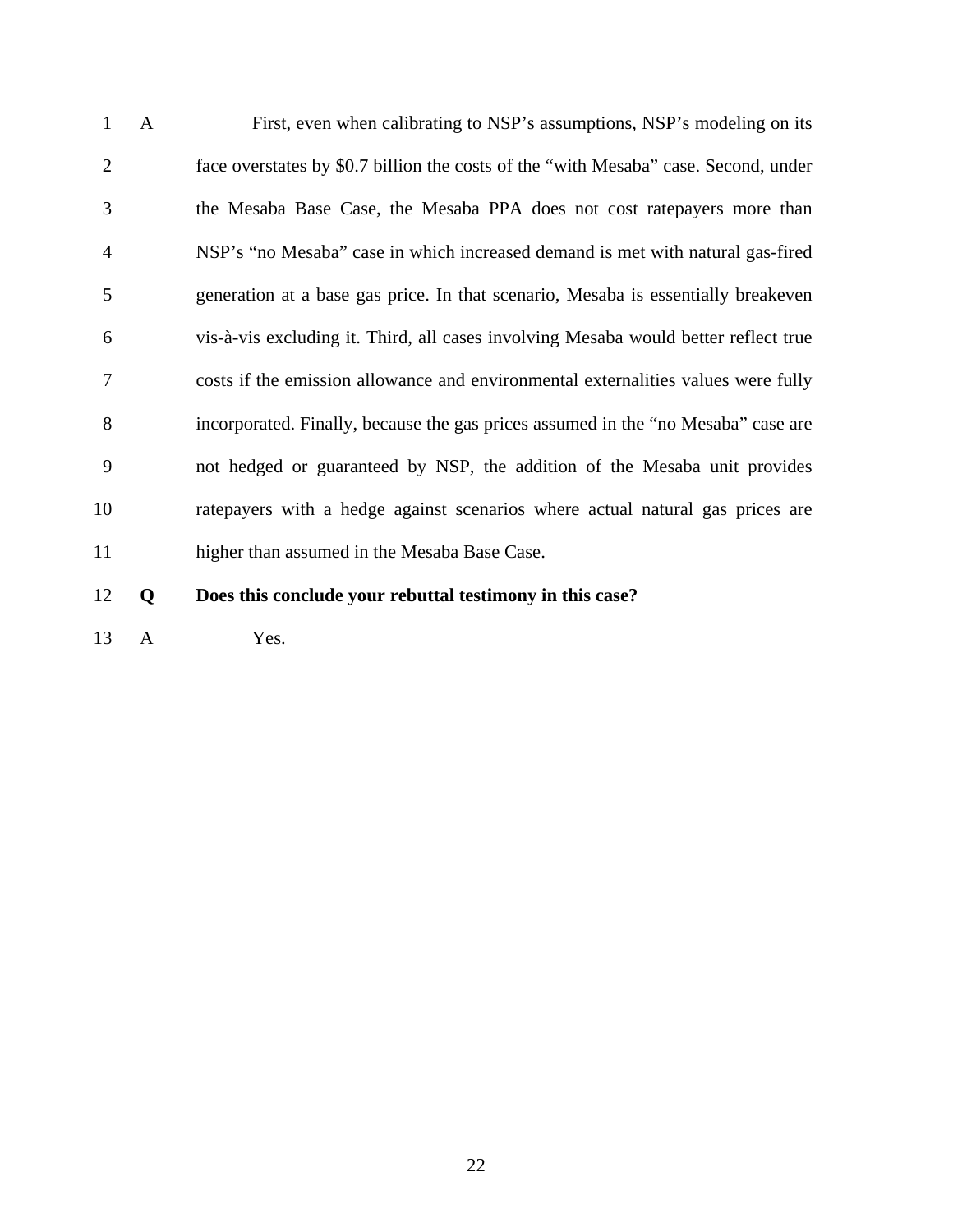#### **MARIA FUSCO SCHELLER ICF INTERNATIONAL Vice President**

#### **EDUCATION**

Successfully completed all coursework in Masters Program, Virginia Polytechnical University, Department of Economics (degree pending thesis)

B.S., Economics with honors, The Pennsylvania State University, University Scholars Program, 1992

#### **EXPERIENCE OVERVIEW**

Ms. Scheller joined ICF Resources in 1994 as an Analyst and is currently serving as a Vice President of the company and Director in the Wholesale Power Market Practice. Ms. Scheller manages work in the areas of wholesale power market assessments, regulatory support, asset valuation, due diligence, litigation, and strategic studies. This work involves review and creation of economic and technical aspects of power supply including: avoided energy supply cost determination; forward price curve analysis; plant dispatch analysis; power sector restructuring; power plant siting, evaluation of power purchase and tolling agreements; revenue forecasts and financial performance of assets in competitive and deregulating markets; expansion planning for generation companies; environmental compliance; financial impact of regulatory programs, and transmission flow and congestion analysis. Further, Ms. Scheller assisted in analysis of coal mining and transportation issues, gas market pricing issues, and oil and by-product pricing. She has also co-authored several articles appearing in Public Utilities Fortnightly and the Electricity Journal.

Ms. Scheller is also Product and Development Manager for the Integrated Power Model (IPM®), a detailed analytical tool simulating the fundamental operation of the electric power system. Under her guidance, this model has developed into a integrated modeling software which is regularly applied in public sector environmental compliance analysis (federal, regional and state level), forward power pricing, forward fuel pricing, DSM analysis, and resource (generation and transmission) planning. The tool is now used in all public and private sector wholesale price analysis and environmental cost and compliance analysis performed for North American, European, and Asian markets by the ICF Energy and Resources Group. Prior to taking on management of the IPM® tool, Ms. Scheller led the development of the Wholesale Power Market Model (WPMM™) and has conducted both on- and off-site training sessions for users of both models.

While at ICF, Ms. Scheller has achieved a high degree of accomplishments and responsibilities. Ms. Scheller's focus has been broad, covering a range of economic and technology assignments. Her experience includes: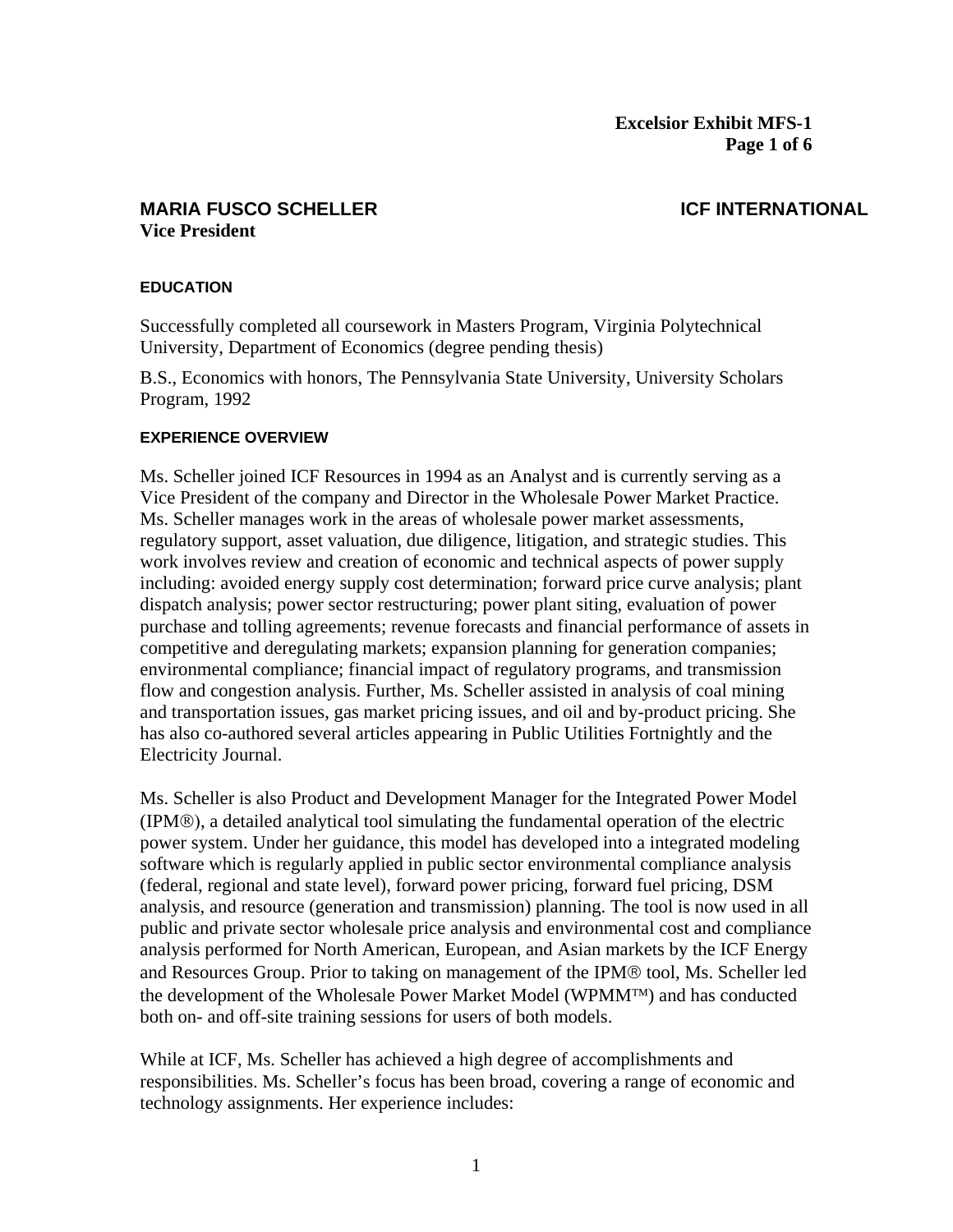#### **Excelsior Exhibit MFS-1 Page 2 of 6**

- Managing studies on the wholesale power marketplaces including valuation of generating assets, power marketing, due diligence, short-term volatility analysis, litigation, strategic positioning, and fuel market analysis.
	- Leading due diligence financial review for multiple power plant transactions
	- Valuing power plant and transmission assets
	- Assessing risk for generation providers
	- Evaluating financial impact of energy efficiency programs in the electricity market
	- Analyzing power purchase agreement contract structure
	- Creating regulated cost of service filing
	- Performing a detailed review of the industry financial status in the US marketplace
- Directing product design and development for the Integrated Planning Model (IPM®) and other analysis tools for the electrical power markets.

In these areas, Ms. Scheller has consistently been recognized for high quality work product and client support.

#### **PROJECT EXPERIENCE**

Wholesale Power Market Analysis: Ms. Scheller has performed analyses of many projects for utility and the non-utility power generation sector clients. Her work has involved dispatch assessment, energy price, capacity price and revenue forecasting. Scenario analyses, including probabilistic assessments, were performed as part of these assignments.

Resource Planning: Ms. Scheller has been led numerous long-term resource planning exercises. Many of these projects included components related to resource adequacy to meet the load expectations in developing and developed systems. For example, in developing countries, issues which Ms. Scheller addressed include providing cost / benefit assessments of the trade offs between early expansion to reduce unforced outages and development of resources that will provide greater long-term benefits. For developed systems, where outages were not an immediate concern, Ms. Scheller has provided assessments of issues such as wind and hydro ability to serve peak demand reliably.

Loss of Load Probability Analysis: Ms. Scheller recently managed a projected to assess the loss of load probability in the southwest. To perform this work, Ms. Scheller applied an approach to approximate the probability density function around system resources and the system load. This assessment was submitted in testimony to FERC. Ms. Scheller has also been involved in LOLP assessments of the midwest and southeast markets. Ms. Scheller managed an effort to develop a linear approximation of the probability density function for system resources which has been incorporated into a linear optimization model which targets minimizing system production (fixed and variable) costs including the costs of unserved energy.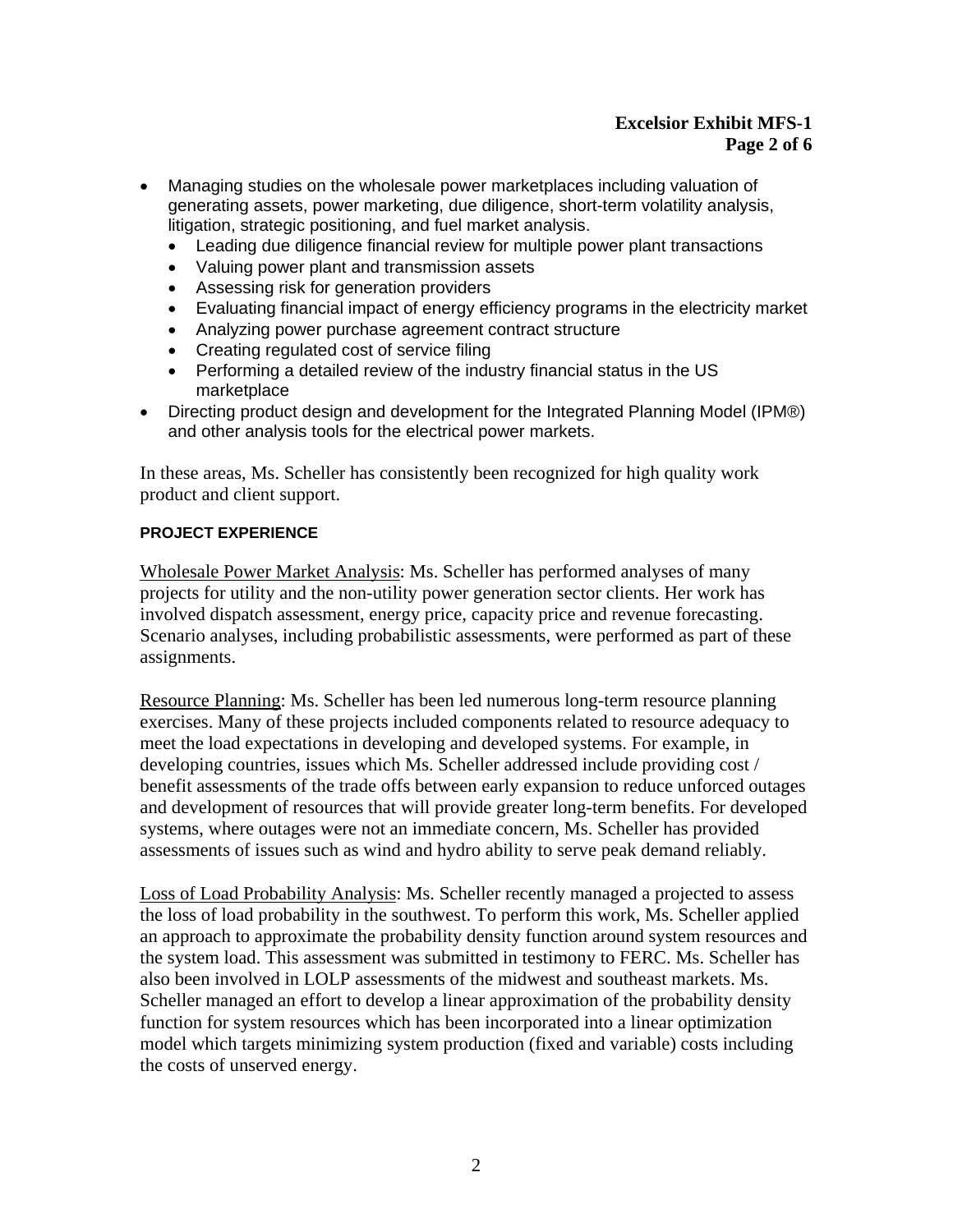Value of Lost Load Assessments: Ms. Scheller has participated on projects to estimate the value of loss load based on the costs to consumers of such outages. The analysis included literature review and actual observations to assess the willingness to pay for reliable power supply.

Asset Valuation: Ms. Scheller managed projects focusing specifically on the valuation of generating assets including cogeneration, steam (coal / oil-gas), turbine based, hydro, gasification, and renewables, in various marketplaces. These analyses include research into the various marketplaces to gain knowledge of current market conditions and the potential for change in the market conditions. Probabilistic forecast assessments were conducted to derive expected marketplace prices for energy and capacity prices. Unit performance was then analyzed under given scenarios in order to conduct financial analysis on the generating units.

Renewable Market Analysis: Ms. Scheller recently led a project to support the financing of two merchant wind development projects. The analysis included a detailed review of the transmission network and potential issues resulting from the development of the facilities. Further, the analysis considered the potential capacity value associated with the variability of the system. In addition, Ms. Scheller has in numerous analysis considered the impact of renewable generation portfolio standards in various power markets.

Fuel Market Analysis: Ms. Scheller has led efforts to determine natural gas, oil, and petroleum coke price forecasts for the US markets. These forecasts include detailed review of the transportation networks and availability of supply sources.

Transmission Analysis: Ms. Scheller has assisted in designing an approach for use in the SUPERGEN project related to sustainable power generation and supply in the United Kingdom. The component of the analysis focuses specifically on the effect of development of intermittent power supply sources such as wind on the reliability of the power system. Further, the analysis will examine the possible evolution paths of the generation mix and the associated transmission issues. In addition to forward planning exercise, Ms. Scheller has managed several projects focusing on the impact of physical transmission constraints on the dispatch of power facilities in various markets in the US. This work has included detailed location marginal price forecasting and congestion analysis.

International Analysis: Ms. Scheller has led projects focused on integrated resource planning in several developing countries including Armenia, Azerbaijan, and the Republic of Georgia. Analysis included detailed review of the power grid and steam demand and supply capabilities for several of these markets with large combined heat and power needs. Ms. Scheller also recently served as Project Director on an assignment for the Polish Power Grid Company. The overall assignment included a review of the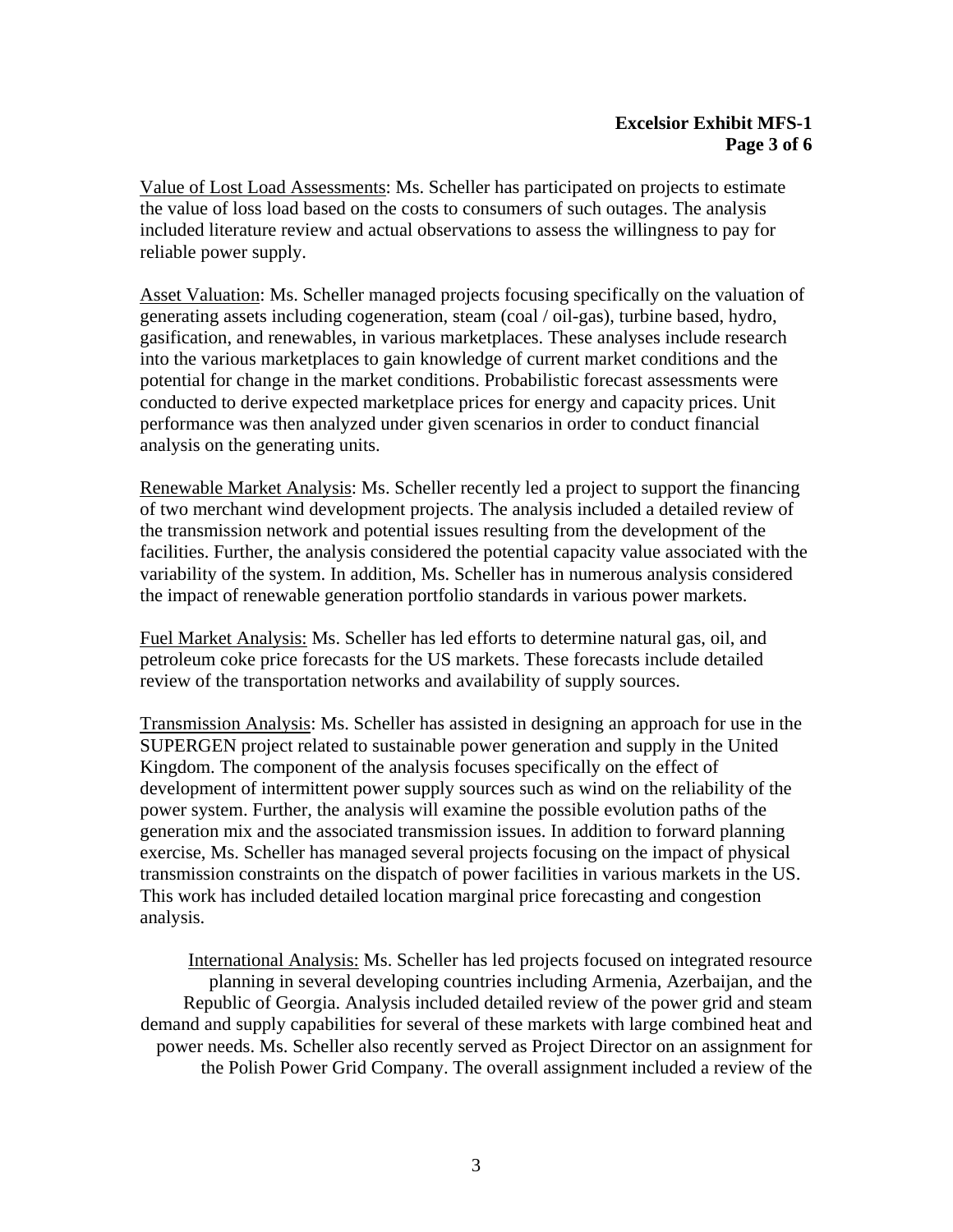regulatory and market risks faced by PPGC and provided options on how to evaluate and plan for these risk elements.

Product and Development Management: Ms. Scheller has overseen the development of ICF Resources Wholesale Power Market Model (WPMM™). She has developed enhanced capabilities within the model to allow users to perform analysis on individual generating units (e.g. Pro forma Module, Generation Module) and has created significant advancements in the user interface with the model. In addition, she has conducted training sessions for individual clients and organized User's Groups that have been attended by representatives from over 30 companies.

#### **RELATED PROJECT EXPERIENCE**

- Assisted in the analysis of coal transportation costs via rail lines to utilities in select areas. The analysis is to be used in a coal contract dispute to be heard by the Interstate Commerce Commission.
- Involved in the preparation of ICF Resources' Energy Service. Responsibilities included collecting and analyzing data on issues such as current developments in the oil, gas and coal industries, oil production in OPEC and Non-OPEC countries, oil demand, coal mining productivity trends, acid rain regulation, and electricity and nonutility demand for coal and gas. Analyzed the potential effects of such issues on the demand for energy.
- Assisted in the development of a model to determine the effect of delivered fuel prices on electricity system dispatch. The model was prepared to assist a rail carrier develop a strategic pricing policy and analyzed six different electric utility systems in the rail lines' area of operation.
- Assisted in developing and modifying a model to estimate the hourly marginal energy prices for utilities operating in various regions of the country. The model allows for variations in transmission capacities across regions, demand, fuel prices and transportation costs, and several other variables.
- **Prepared a report on produced water treatment technologies including detailed** explanations of new technologies available to petroleum producers. Broad topics discussed included characteristics of produced water, current treatment and disposal technologies, major technical and economic issues concerning produced water treatment, and opportunities for future research and development. The report also characterized the capital and operating costs of the various treatment technologies.
- Assisted in preparing a report of environmental costs that have not been traditionally reflected in oil prices. The paper included analysis of approaches used for quantifying unincluded costs (externalities), estimates of the value of unincluded costs, potentially unincluded costs and benefits, and trends that may affect unincluded costs.
- Assisted in preparing a report outlining the effects of oil imports on the domestic oil industry. This report included an analysis of the impact on imports on domestic production, employment, earnings, and exploration trends over time. The report also

**Excelsior Exhibit MFS-1**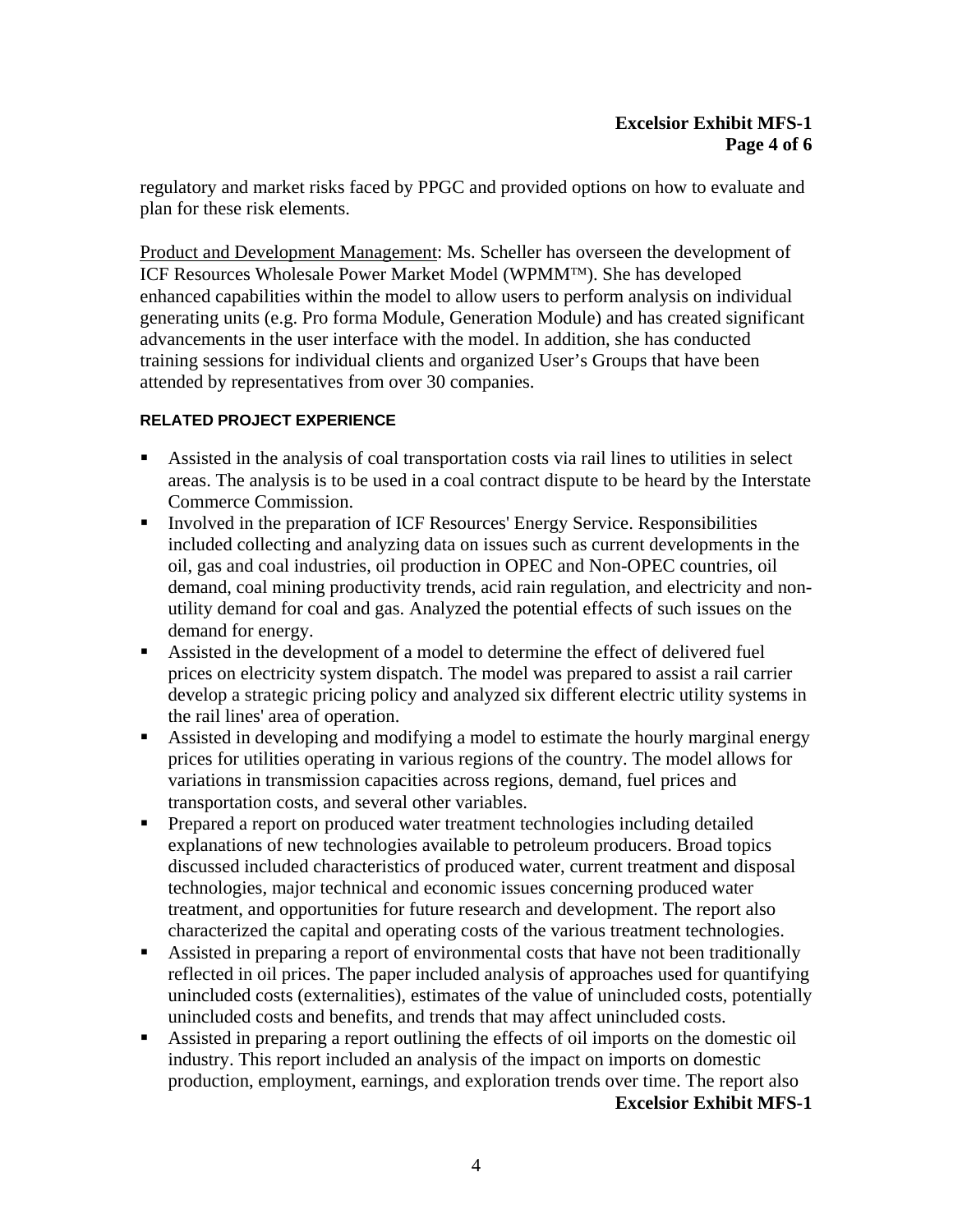included analysis of the implications of foreign incentives, resource requirements, technology, and undeveloped supply locations on domestic production and refining.

- Examined trends in coal prices, sulfur content, and energy capacities for various grades of coal supplied from different locations across the nation. She developed and managed a database of coal buyers and suppliers, prices, grades, heat content, and other relevant information to assist expert staff in developing evidence to be used in testimony.
- Assisted in research to determine if proposals to expand the list of chemicals required to be reported under the Toxic Release Inventory Act (TRI) would be beneficial. Research included determining the quantity and strength of emissions from various sources.

#### **PREVIOUS EXPERIENCE**

Prior to joining ICF, Ms. Scheller assisted expert economists in analyses of public policy issues, antitrust and other commercial litigation matters. She conducted research on markets and industries using sources such as government agencies, trade associations and on-line databases, and developed and managed databases used in economic damage models. Highlights of her work experience include:

- Economic analysis of environmental damage due to illegal dumping under Section 106 of CERCLA;
- Impact analysis of proposed changes to business tax incentives in Puerto Rico;
- Impact analysis of proposed policy changes on employees in the maritime industry.

### **COMPUTER KNOWLEDGE**

-Experienced in many industry models and databases: IPM®, WIPM™, WPMM™, DARWIN, NERC ES&D, CEMS, BaseCase, NewGen, UDI, Energy Velocity, SNL Energy, Bloomberg Energy.

-Proficient in Microsoft Office Professional Edition. Experienced user of WordPerfect, Freelance, MapInfo, Lotus 1-2-3.

-Background using Windows XP/2003/NT/2000, Windows 9x, DOS, UNIX, CMS, VAX, LAN, and Macintosh.

-Programming in SAS, dBase, FoxPro, MSAccess Basic, SPSS, MINITAB, and Turbopascal.

#### **PUBLISHED PAPERS AND CONFERENCE ENGAGEMENTS**

"Transmission and Capacity Pricing Constraints," presentation at conference: ENERDAT's GasFair & PowerMart, Toronto, Ontario, April 20, 1999.

"GenCo Opportunities- Developing A Successful GenCo," presentation at conference: IBC's Developing a Successful GenCo, Atlanta, Georgia, December 7, 1998.

#### **Excelsior Exhibit MFS-1**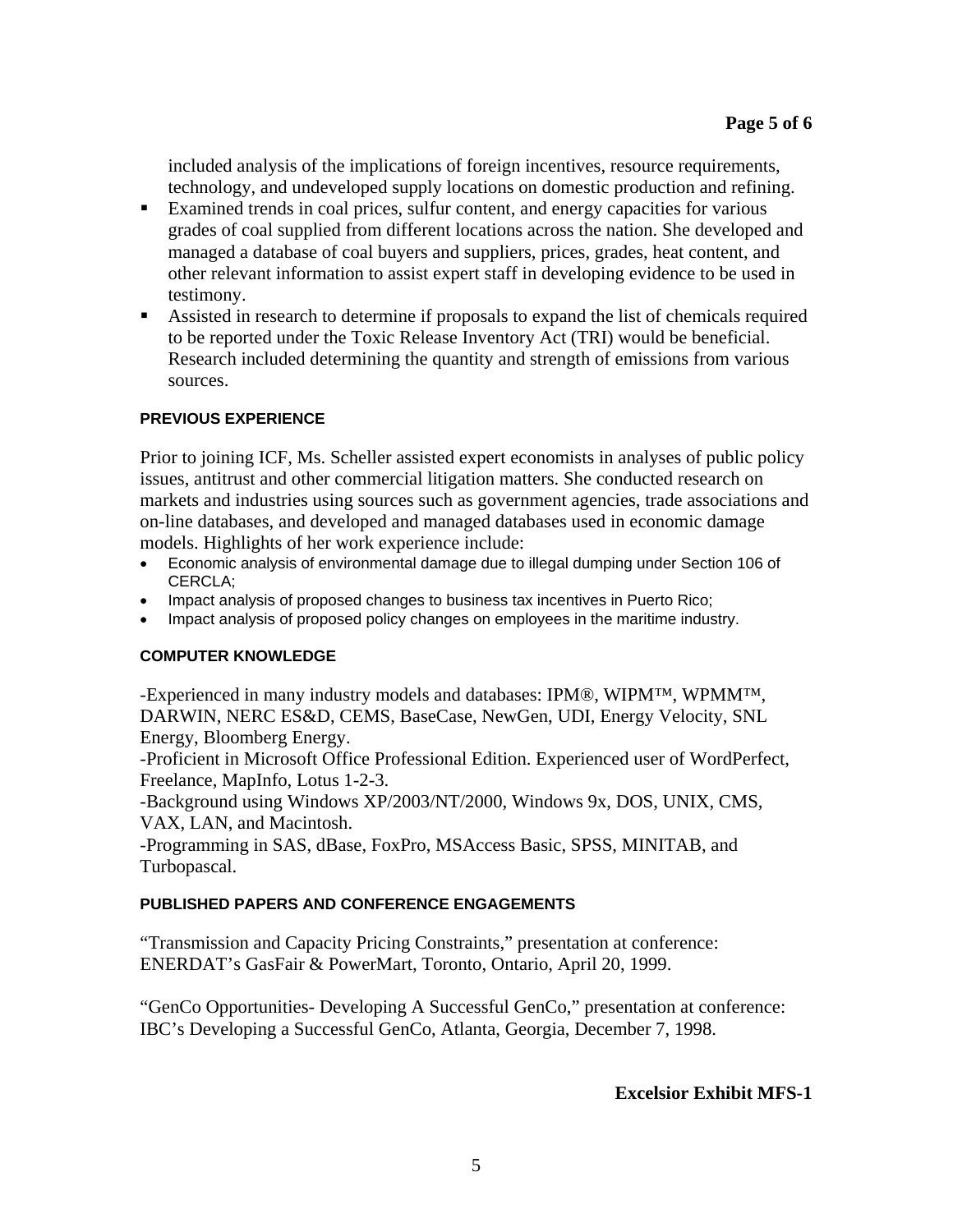"Using Modeling Tools for Market Price Forecasting," presentation at conference: IBC's Market Price Forecasting Conference, Baltimore, Maryland, August 26, 1998.

"Introduction to Short-Term Power Price Forecasting"; WPMM Advanced User Training; WPMM Introductory Session; WPMM User Group Houston, Texas, 1996.

"Using Price Forecasting Tools"; WPMM User Training; WPMM User Group, Fairfax, Virginia, 1996.

Financial Engineering in the Power Sector, Public Utilities Fortnightly: January 1, 1997, with Judah Rose and Shanthi Muthiah.

Lack of Competition in the Wholesale Marketplace for Power Generation: Does it Make a Difference, The Electricity Journal: Jan/Feb 1997, with Judah Rose and Shanthi Muthiah.

#### **REGULATORY PRESENTATIONS AND TESTIMONY**

"Avoided Costs of Energy in New England Due to Energy Efficiency Programs", State of Vermont Department of Public Service, August 25, 2006, with Leonard Crook.

Oral Testimony regarding Certificate of Need for the Warren County Transmission Expansion, Kentucky Public Service Commission, September 21, 2005.

"Analysis of an IGCC Coal Power Plant", Minnesota state house of representative committees, January 15, 2002, with Judah Rose.

Analysis Related to Merchant Plant Siting in South Carolina, Public Utilities Commission of South Carolina, Summer 2002, with Judah Rose and Kojo Ofori-Atta.

#### **EMPLOYMENT HISTORY**

| Vice President            | $2001 -$  |
|---------------------------|-----------|
|                           |           |
| Principal                 | 2000      |
| Senior Project Manager    | 1999      |
| Project Manager           | 1998      |
| Senior Associate          | 1997      |
| Associate                 | 1996-1997 |
| Analyst                   | 1994-1996 |
| <b>Research Assistant</b> | 1992-1994 |
| <b>Teaching Assistant</b> | 1991-1992 |
|                           |           |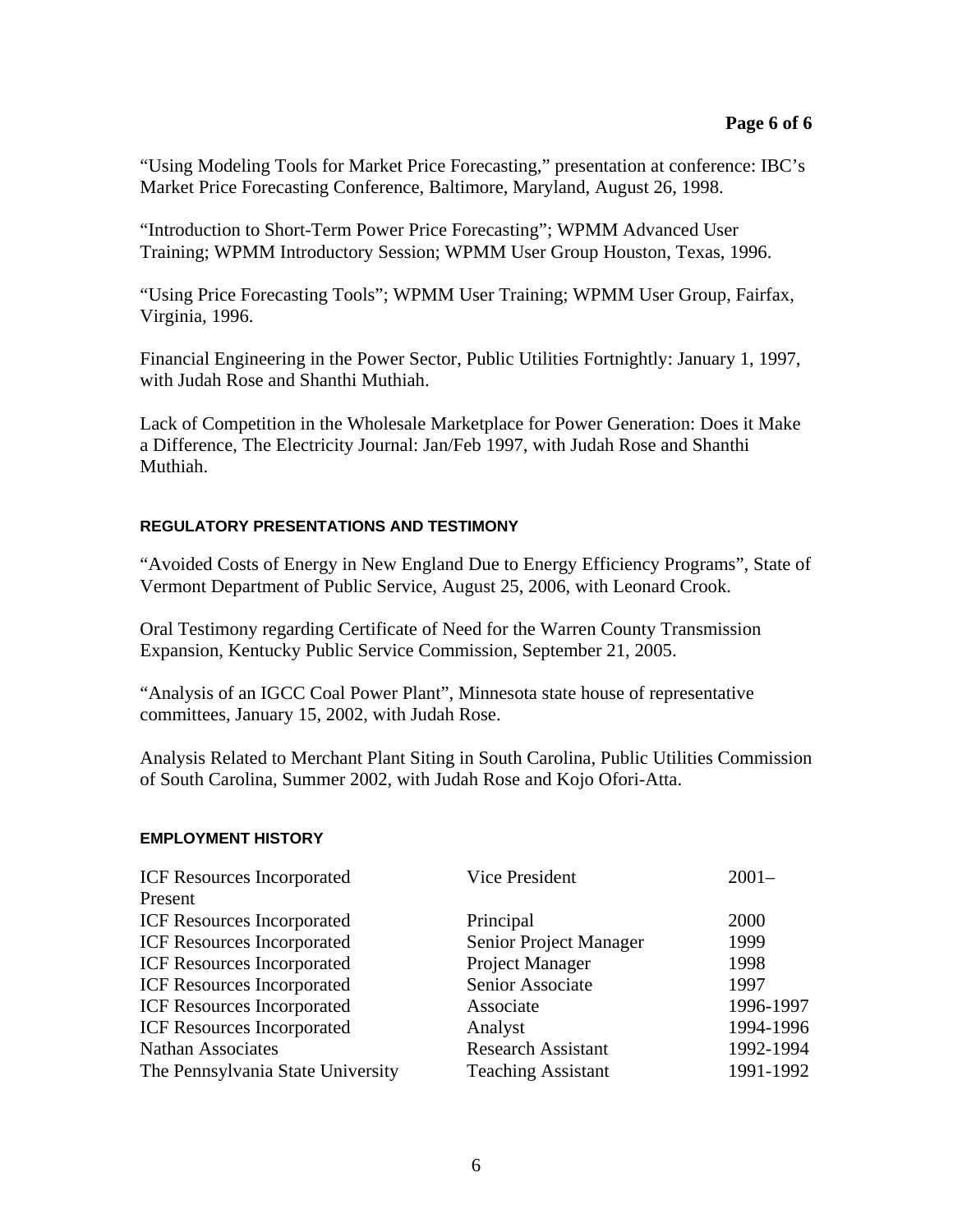### **Excelsior Exhibit MFS-2 Page 1 of 4**

| <b>Parameter</b>                | <b>Engelking</b><br>testimony<br>treatment                                                                                      | <b>Comments on data or modifications</b><br>made for calibration to Strategist                                                                                                                                                                                                                                                                                                                                                                                                                                                                                                                                                        | <b>Changes for alternate</b><br>scenarios                                                                                                                                                                                                                                                                                                                                        |
|---------------------------------|---------------------------------------------------------------------------------------------------------------------------------|---------------------------------------------------------------------------------------------------------------------------------------------------------------------------------------------------------------------------------------------------------------------------------------------------------------------------------------------------------------------------------------------------------------------------------------------------------------------------------------------------------------------------------------------------------------------------------------------------------------------------------------|----------------------------------------------------------------------------------------------------------------------------------------------------------------------------------------------------------------------------------------------------------------------------------------------------------------------------------------------------------------------------------|
| Load<br>Forecast                | <b>Assumed NSP</b><br>May 2006<br>forecast                                                                                      | No changes from NSP assumptions<br>were made.<br>Post DSM load growth<br>٠<br>assumes a 1.58% annual<br>average peak demand growth<br>and 1.68% annual average<br>energy growth.<br>Engelking indicated in one<br>٠<br>instance that demand for Flint<br>Hills is included prior to the<br>testimony. However, this has<br>not been confirmed and it is<br>inconsistent with the general<br>testimony. We assume it is<br>included.<br>Graphic in Engelking testimony<br>٠<br>implies 90% load level used.<br>However, the growth rate and<br>starting points do not support<br>this. We have this is the normal<br>forecast is used. | <b>Historical evidence</b><br>including NSP historical<br>Form 1 filings, MISO<br>reported nodal load data,<br>and NSP / DOC filings in<br>the recent NSP IRP<br>proceedings support and<br>average annual growth rate<br>of 2%. ICF has used this for<br>the energy growth and<br>relied on the load factors in<br>Strategist to establish a<br>comparable Peak demand<br>level |
| <b>DSM</b>                      | Indicates 2004<br>Resource Plan<br>Assumed:<br>Energy savings<br>of 3,950 MWhs<br>and peak<br>demand savings<br>of 1,156 MW     | We have relied on the Strategist<br>characterization which appears to be<br>more aggressive than the description.<br>Actual levels realized in the<br>Strategist modeling are 2,951<br>MW peak by 2033 and 7,205<br>GWH energy.                                                                                                                                                                                                                                                                                                                                                                                                       | Inputs used in the IPM®<br>modeling were post DSM.                                                                                                                                                                                                                                                                                                                               |
| Gas<br>forecast                 | Aug 2006 - Dec<br><b>2008 NYMEX</b><br>futures prices;<br>Jan 2009 - Dec<br><b>2020 PIRA</b><br>Midcon 6/15/06                  | The data on gas forecasts was not<br>made available.<br>ICF has assumed a \$5.37 (real 2005\$)<br>for the forecast duration to calibrate.                                                                                                                                                                                                                                                                                                                                                                                                                                                                                             | FTI provided a Reference<br>case forecast of \$7.67 (real<br>2007\$) for the Mesaba runs<br>and an alternate scenario of<br>\$14/mmBtu (2006\$)                                                                                                                                                                                                                                  |
| Coal<br>forecast                | NSP 30 Year<br>Forecast                                                                                                         | ICF relied on forecast available in<br>Strategist inputs. Verification of the<br>Engelking testimony was not<br>performed.                                                                                                                                                                                                                                                                                                                                                                                                                                                                                                            | Same as calibration                                                                                                                                                                                                                                                                                                                                                              |
| Existing<br>Generation<br>Fleet | <b>URGE</b> rating<br>used in 2004<br>IRP, West<br>Fairbault and<br>GRE/Basin 144<br><b>MW Flint Hills</b><br>contract retired. | ICF relied on forecast available in<br>Strategist inputs where possible.<br>Verification of the Engelking testimony<br>was not performed.                                                                                                                                                                                                                                                                                                                                                                                                                                                                                             | Same as calibration                                                                                                                                                                                                                                                                                                                                                              |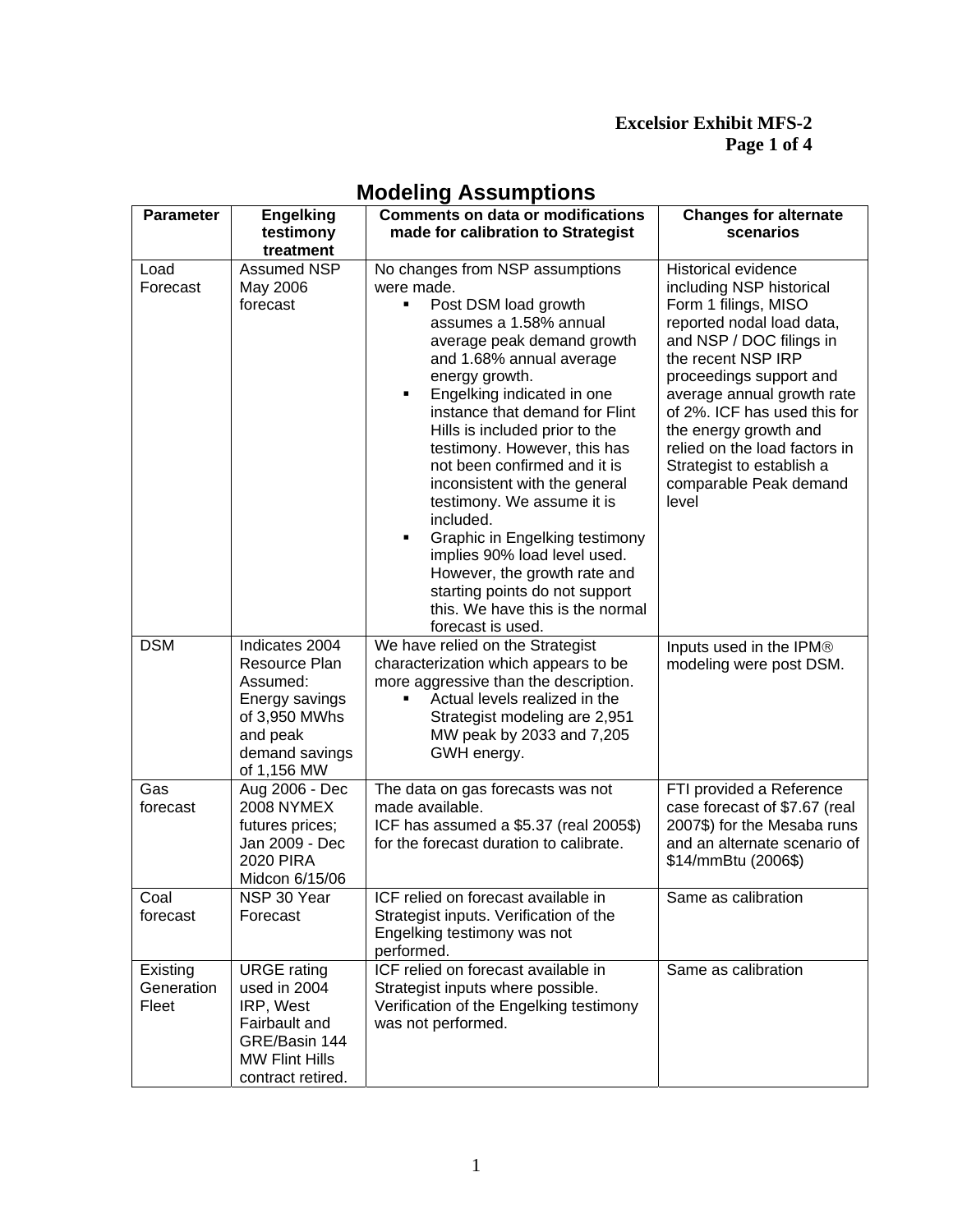### **Excelsior Exhibit MFS-2 Page 2 of 4**

| <b>Parameter</b>     | <b>Engelking</b><br>testimony<br>treatment                            | <b>Comments on data or modifications</b><br>made for calibration to Strategist                                                                                                                                                                                                                                                                                                              | <b>Changes for alternate</b><br>scenarios                                                                                                                                                                                                                           |
|----------------------|-----------------------------------------------------------------------|---------------------------------------------------------------------------------------------------------------------------------------------------------------------------------------------------------------------------------------------------------------------------------------------------------------------------------------------------------------------------------------------|---------------------------------------------------------------------------------------------------------------------------------------------------------------------------------------------------------------------------------------------------------------------|
| <b>MERP</b>          | King 07, High<br>Bridge 08,<br>Riverside 09                           | ICF relied on forecast available in<br>Strategist inputs<br>Strategist does not appear to<br>convert the King plant unit in<br>2007                                                                                                                                                                                                                                                         | Same as calibration                                                                                                                                                                                                                                                 |
| Upgrades             | Sherco 48 MW<br>2010; PI 136<br>MW in 2015;<br>Monti 66 MW in<br>2011 | ICF relied on forecast available in<br>Strategist inputs<br>Strategist includes 52 for<br>٠<br>Sherco in 2010; 136 for PI in<br>2015; and 66 for Monticello in<br>2011<br>ICF relied on forecast available in<br>Strategist inputs<br>Incremental wind additions<br>account for 1.040 MW                                                                                                    | Rather<br>than<br>force<br>in<br>decisions<br>through<br>an<br>external decision process,<br>ICF allowed the uprate<br>decision to be determined<br>in<br>the<br><b>IPM®</b><br>directly<br>modeling exercise for all<br>alternate scenarios<br>Same as calibration |
| Wind                 | 2,805 MW by<br>2019                                                   | beginning in 2006.<br>Total wind is 1,968 MW by<br>٠<br>2019.                                                                                                                                                                                                                                                                                                                               |                                                                                                                                                                                                                                                                     |
| <b>Externalities</b> | PUC values as<br>of 4/17/05 in<br>Docket No.<br>E999/CI-00-<br>1636   | ICF relied on conversations with NSP<br>staff to replicate the PVRR values.<br>NSP indicated no externalities were<br>included with the exception of a Carbon<br>tax (below). NSP further indicated that<br>the compliance costs for existing air<br>pollutant control programs which affect<br>the system (such as Title IV, CAMR and<br>CAIR) are not included in the PVRR<br>assessment. | Same as calibration                                                                                                                                                                                                                                                 |
| Carbon Tax           | \$9/ton starting<br>in 2010<br>escalated by<br>2.5% thereafter        | ICF was able to confirm this in the<br>Strategist input files provided and relied<br>on this assumption.                                                                                                                                                                                                                                                                                    | Same as calibration                                                                                                                                                                                                                                                 |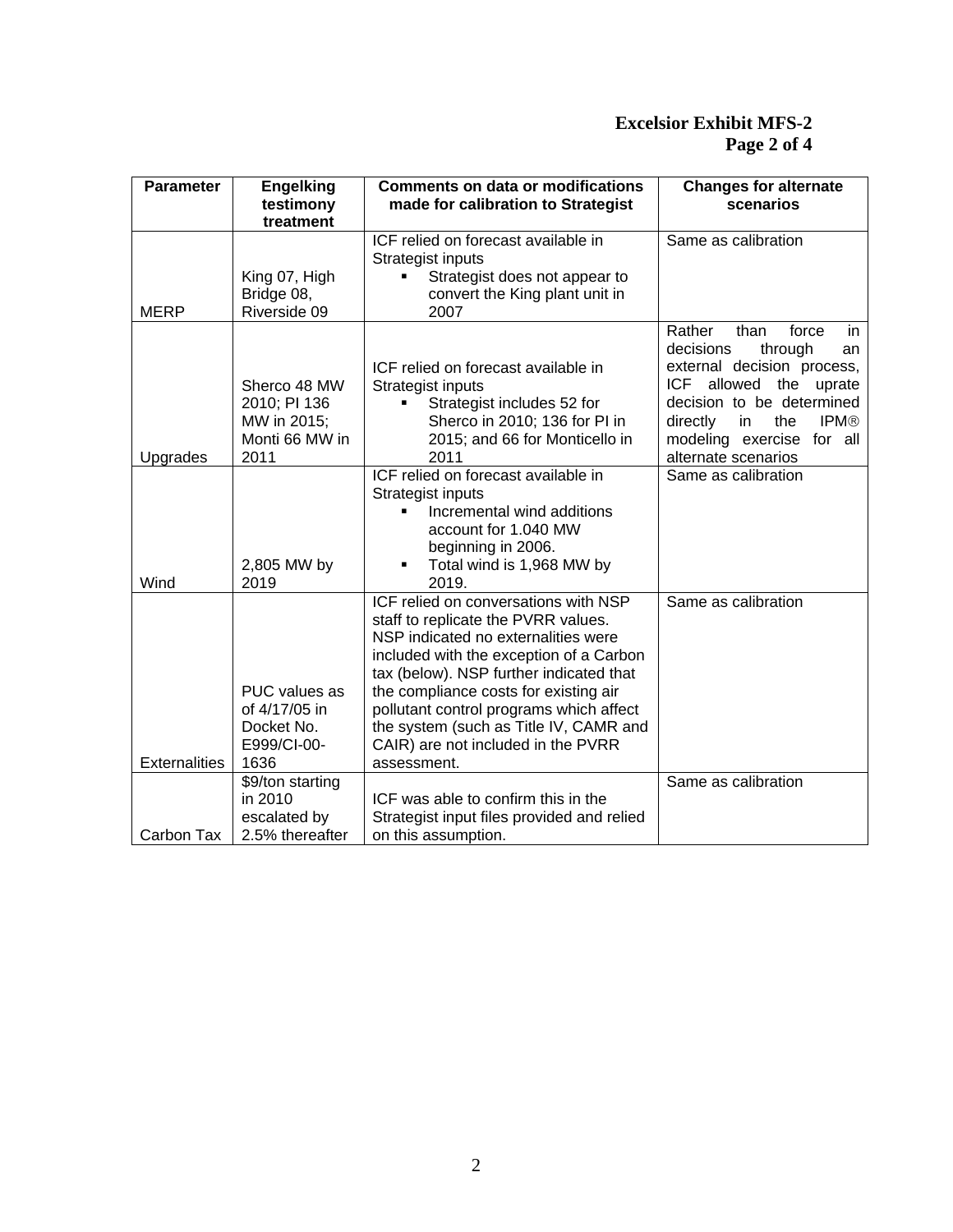### **Excelsior Exhibit MFS-2 Page 3 of 4**

| <b>Parameter</b>                               | <b>Engelking</b><br>testimony                                                                                                                                                  | <b>Comments on data or modifications</b><br>made for calibration to Strategist                                                                                                                                                                                                                                                            | <b>Changes for alternate</b><br>scenarios                                                                                                                                                                                      |
|------------------------------------------------|--------------------------------------------------------------------------------------------------------------------------------------------------------------------------------|-------------------------------------------------------------------------------------------------------------------------------------------------------------------------------------------------------------------------------------------------------------------------------------------------------------------------------------------|--------------------------------------------------------------------------------------------------------------------------------------------------------------------------------------------------------------------------------|
| Cost of<br>Capital                             | treatment<br>7.66% (after<br>$tax)$ from 2005<br>Minnesota<br><b>Electric Rate</b><br>Case - as<br>proposed by<br>NSP in filing<br>and<br>recommended<br>by ALJ finding<br>122 | ICF was able to confirm this in the<br>Strategist input files provided and relied<br>on this assumption.                                                                                                                                                                                                                                  | Same as calibration                                                                                                                                                                                                            |
| <b>Capital Cost</b><br>for New<br><b>Units</b> | Not discussed                                                                                                                                                                  | ICF determined that costs used in<br>Strategist were as follows:<br>Combined cycles are \$690/kW<br>for 250 MW unit (derived from<br>strategist inputs);<br>CT \$574/kW for 160 MW unit<br>(derived from inputs);<br>Coal \$1748 for 375 MW unit<br>(derived form inputs). All costs<br>derivations include AFUDC, All<br>costs in 2005\$ | These costs were updated<br>by FTI per my testimony<br>above.                                                                                                                                                                  |
| <b>New Unit</b><br>Seasonal<br>Derating        | Not discussed                                                                                                                                                                  | Combined cycles and combustion<br>turbines dated by 15% in summer<br>months; no derate on coal units, other<br>than the Mesaba unit. This was derated<br>to 566MW for the summer rating<br>(597MW winter) in the NSP runs                                                                                                                 | Combined cycles,<br>combustion turbines, and<br>pulverized coal were<br>treated the same as in the<br>calibration. For Mesaba, the<br>facility was modeled at<br>570MW summer and<br>598MW winter as specified<br>by Excelsior |
| <b>Existing Unit</b><br>Seasonal<br>Derating   | Not discussed                                                                                                                                                                  | Existing fossil units, both gas and coal,<br>were found to be derated seasonally.                                                                                                                                                                                                                                                         | Same as calibration                                                                                                                                                                                                            |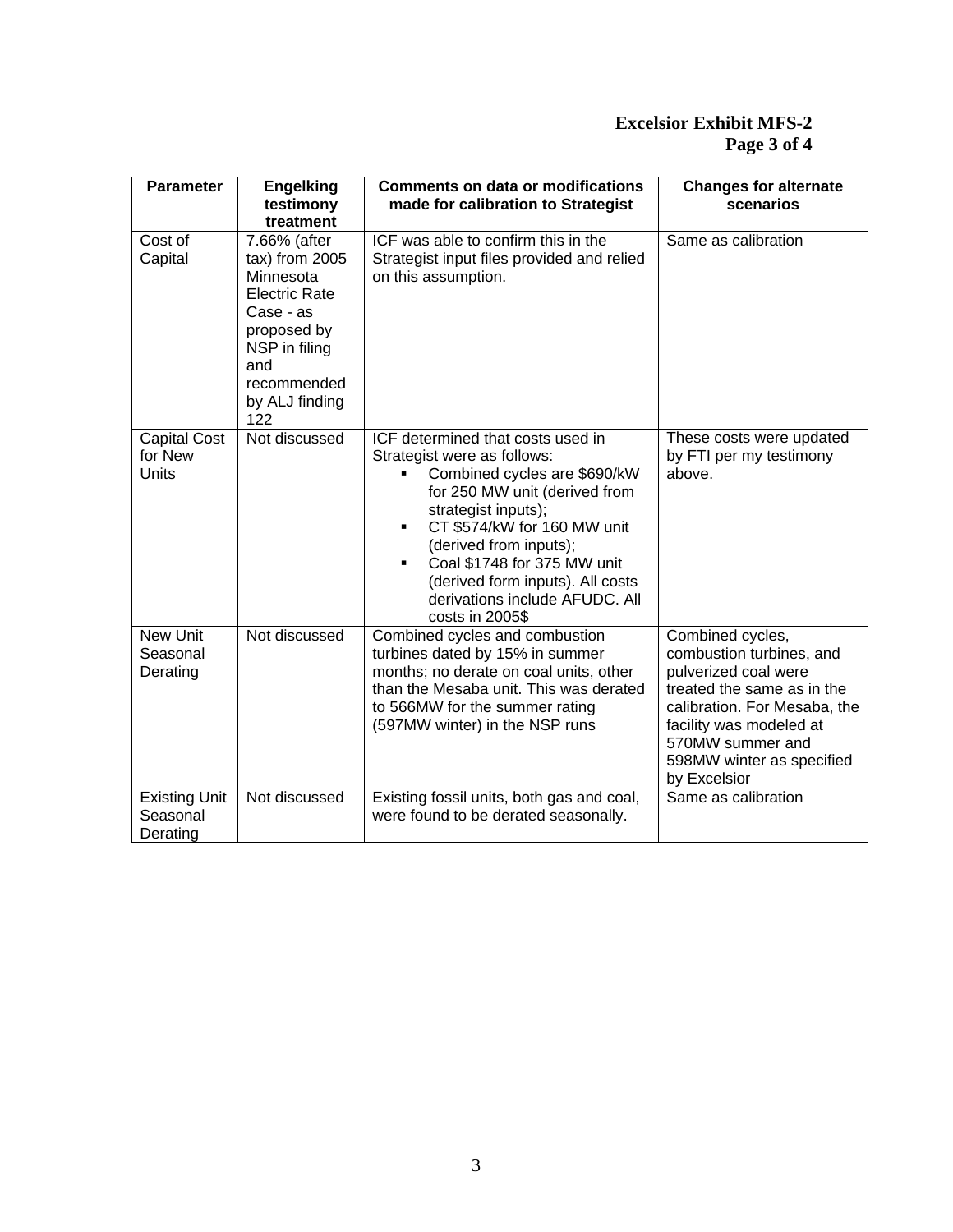### **Excelsior Exhibit MFS-2 Page 4 of 4**

| <b>Parameter</b>                                       | <b>Engelking</b><br>testimony<br>treatment                               | <b>Comments on data or modifications</b><br>made for calibration to Strategist                                                                                                                                                                                                                                                                                         | <b>Changes for alternate</b><br>scenarios                                                                                                                                                                                                                                                                         |
|--------------------------------------------------------|--------------------------------------------------------------------------|------------------------------------------------------------------------------------------------------------------------------------------------------------------------------------------------------------------------------------------------------------------------------------------------------------------------------------------------------------------------|-------------------------------------------------------------------------------------------------------------------------------------------------------------------------------------------------------------------------------------------------------------------------------------------------------------------|
| New Unit<br>Performance<br>Character-<br><b>istics</b> | Not discussed                                                            | <b>Strategist Assumptions:</b><br>Coal units are modeled with a<br>4.9% annual derating with no<br>near term penalty for start-up<br>Combined cycles are modeled<br>٠<br>with a 4.6% annual derating<br>with no near term penalty for<br>start-up<br>Combustion turbines are<br>٠<br>modeled with a 10.4% annual<br>derating with no near term<br>penalty for start-up | Same as calibration                                                                                                                                                                                                                                                                                               |
| Mesaba<br>Cost<br>Character-<br>istics                 | Fixed and<br>variable costs<br>and capacity<br>charges were<br>described | <b>ICF</b> relied on forecast available in<br>Strategist inputs<br>The Engelking testimony could<br>not be verified for fixed and<br>variable O&M in the strategist<br>runs. The capacity charge used<br>in Strategist matched that in the<br>Engelking testimony.                                                                                                     | Same as calibration                                                                                                                                                                                                                                                                                               |
| Mesaba<br>Performance<br>Character-<br>istics          | Not discussed                                                            | Strategist assumes a forced outage rate<br>of 35% in 2011, 33.5% in 2012, 23% in<br>2013, and 13% in 2014.                                                                                                                                                                                                                                                             | ICF relied on an annual<br>average forced outage of<br>5% in all years. The single<br>input value was used to<br>compensate for NSP's<br>aggressive treatment of all<br>other new build options<br>units versus Mesaba. This<br>outage rate is above the<br>long term expected forced<br>outage of 4% for Mesaba. |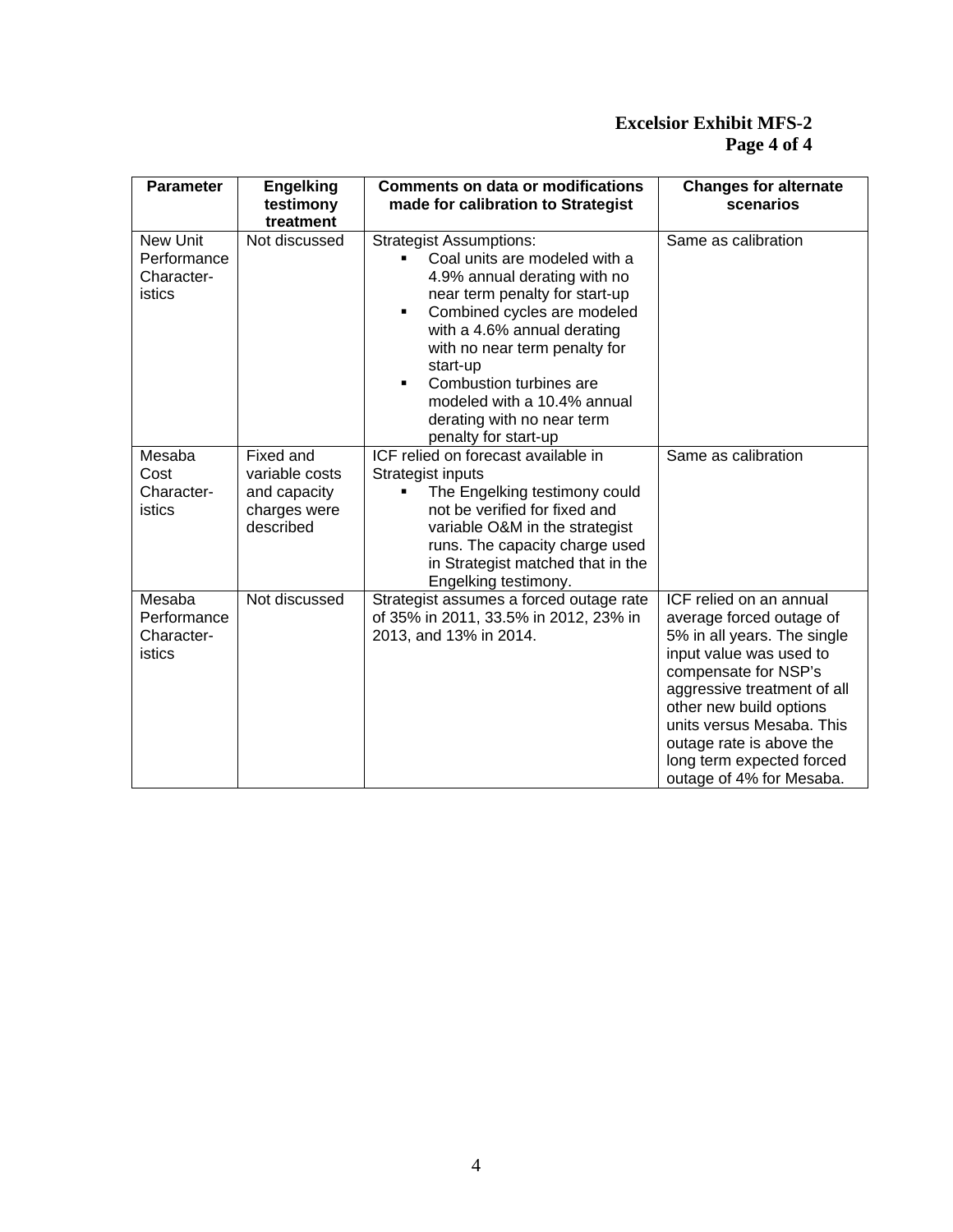# **Reference and Alternate Scenarios Modeled Using IPM**®

|                             | <b>Assumption Description</b> |          |           |           |                       |  |            |                               |                       |             |
|-----------------------------|-------------------------------|----------|-----------|-----------|-----------------------|--|------------|-------------------------------|-----------------------|-------------|
|                             |                               |          |           | Coal      | CC                    |  | <b>CT</b>  |                               |                       |             |
|                             |                               |          | Mesaba    | Capital   | Capital               |  | Capital    |                               | <b>Additional</b>     |             |
| <b>Case Name</b>            | Gas                           |          | Included  | Cost      | Cost                  |  | Cost       | <b>Load Growth</b>            | <b>Items</b>          | <b>PVRR</b> |
|                             |                               |          |           |           |                       |  |            |                               |                       |             |
|                             | 2005 \$/kWyr<br>2005 \$/mmBtu |          |           |           |                       |  |            | billions of 2005\$            |                       |             |
|                             |                               |          |           |           |                       |  | 2% energy; |                               |                       |             |
|                             |                               |          |           |           |                       |  |            | consistent load               |                       |             |
|                             |                               |          |           |           |                       |  |            | factor with                   |                       |             |
|                             |                               |          |           |           |                       |  |            | forecast used                 |                       |             |
|                             |                               |          |           |           |                       |  |            | in Strategist                 |                       |             |
| Mesaba Reference            | \$                            |          | 7.30 YES  |           | $$2,769$ $$1,148$ $$$ |  | 660 run    |                               |                       | 42.6        |
|                             |                               |          |           |           |                       |  |            | 2% energy;<br>consistent load |                       |             |
|                             |                               |          |           |           |                       |  |            | factor with                   |                       |             |
|                             |                               |          |           |           |                       |  |            | forecast used                 |                       |             |
|                             |                               |          |           |           |                       |  |            | in Strategist                 |                       |             |
| Reference No Mesaba         | \$                            | 7.30 NO  |           |           | $$2,769$ $$1,148$ $$$ |  | 660 run    |                               |                       | 42.7        |
|                             |                               |          |           |           |                       |  |            |                               |                       |             |
|                             |                               |          |           |           |                       |  |            | 2% energy;                    |                       |             |
|                             |                               |          |           |           |                       |  |            | consistent load               |                       |             |
|                             |                               |          |           |           |                       |  |            | factor with                   |                       |             |
|                             |                               |          |           |           |                       |  |            | forecast used                 | Manitoba              |             |
| Mesaba Reference with       |                               |          |           |           |                       |  |            | in Strategist                 | <b>Hydro Contract</b> |             |
| Manitoba Hydro Extension \$ |                               |          | 7.30 YES  |           | $$2,769$ $$1,148$ $$$ |  | 660 run    |                               | Extension             | 41.9        |
|                             |                               |          |           |           |                       |  |            | 2% energy;<br>consistent load |                       |             |
|                             |                               |          |           |           |                       |  |            | factor with                   |                       |             |
| Reference No Mesaba         |                               |          |           |           |                       |  |            | forecast used                 | Manitoba              |             |
| with Manitoba Hydro         |                               |          |           |           |                       |  |            | in Strategist                 | <b>Hydro Contract</b> |             |
| Extension                   | \$                            | 7.30 NO  |           |           | $$2,769$ $$1,148$ $$$ |  | 660 run    |                               | Extension             | 41.9        |
|                             |                               |          |           |           |                       |  |            |                               |                       |             |
|                             |                               |          |           |           |                       |  |            | 2% energy;                    |                       |             |
|                             |                               |          |           |           |                       |  |            | consistent load               |                       |             |
|                             |                               |          |           |           |                       |  |            | factor with                   |                       |             |
|                             |                               |          |           |           |                       |  |            | forecast used                 |                       |             |
|                             |                               |          |           |           |                       |  |            | in Strategist                 |                       |             |
| Mesaba Alternate Gas        | \$                            |          | 13.66 YES |           | $$2,769$ $$1,148$ $$$ |  | 660 run    | 2% energy;                    |                       | 45.9        |
|                             |                               |          |           |           |                       |  |            | consistent load               |                       |             |
|                             |                               |          |           |           |                       |  |            | factor with                   |                       |             |
|                             |                               |          |           |           |                       |  |            | forecast used                 |                       |             |
| No Mesaba No Coal           |                               |          |           |           |                       |  |            | in Strategist                 |                       |             |
| Alternate Gas               | \$                            | 13.66 NO |           | <b>NA</b> | $$1,148$ \$           |  | 660 run    |                               |                       | 49.2        |